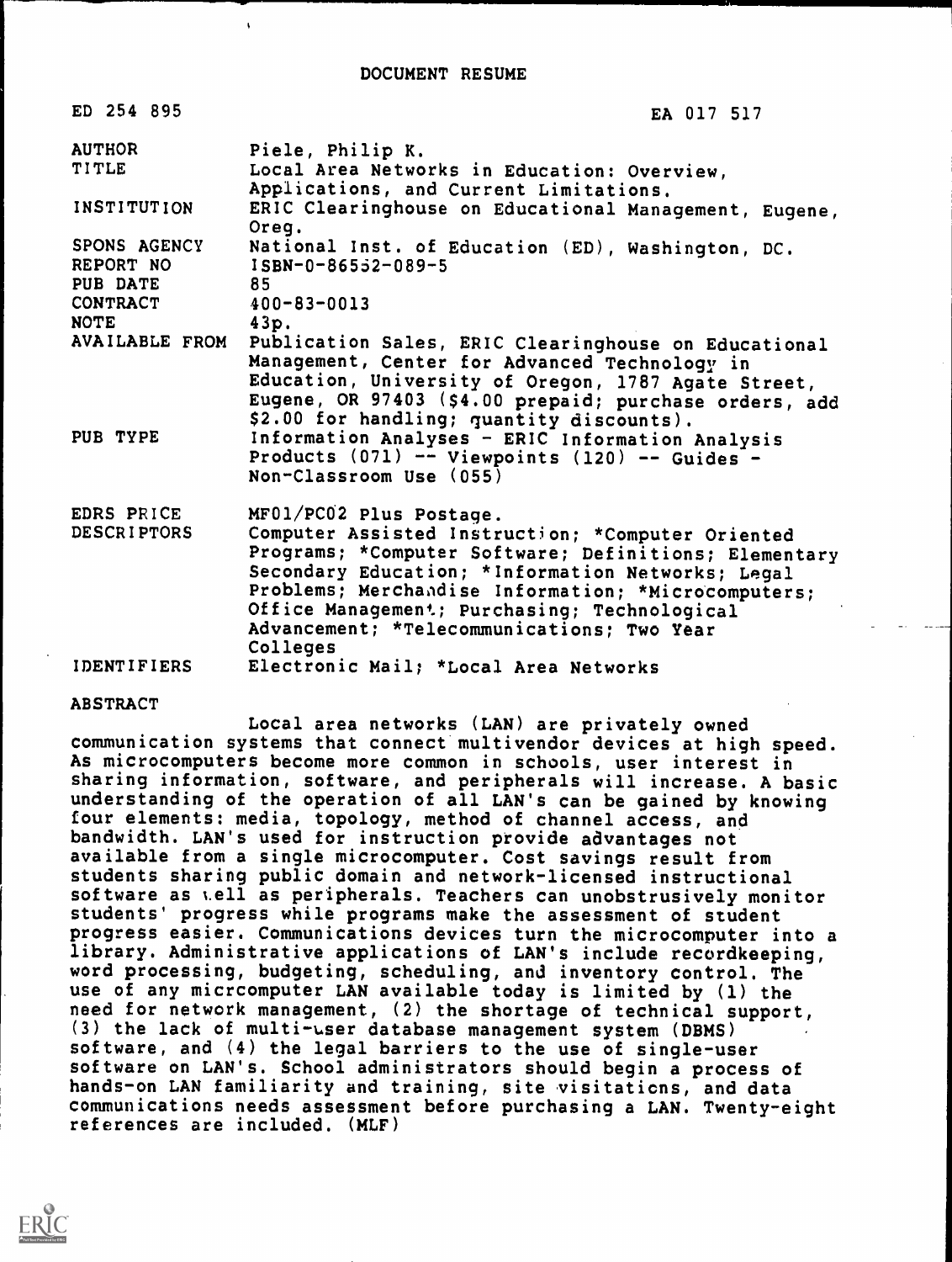US. DEPARTMENT OF EDUCATION<br>
MATIONAL INSTITUTE OF EDUCATION<br>
EDUCATIONAL RESOURCES INFORMATION<br>
EDUCATIONAL RESOURCES INFORMATION<br>
CENTER IERC:<br>
MATION THE SCONNEL RESOURCES INFORMATION<br>
CENTER IERC:<br>
MATION THE SCONNEL R reproduction quality<br>Points of view or opinions stated in this document to not necessarily represent official NIE<br>position or policy atworks U.S. DEPARTMENT OF EDUCATION NATIONAL INSTITUTE OF EDUCATION EDUCATIONAL RESOURCES INFORMATION This document has been reproduced as eceived from the person or organization originating it Minor changes have been made to improve reproduction quality Points of view or opinions stated in this docu ment do not necessarily represent official NIE position or policy -di Indtion

CENTER (ERIC)

### Owe inverw. Applications and Current Limitations

Philip K. Piele

### [ERIC Clearinghouse on Educational Management College of Education, University of Oregon **College** of Education, University of Oregon

### BEST COPY AVAILABLE

 $5/7$ EA 017 ERIC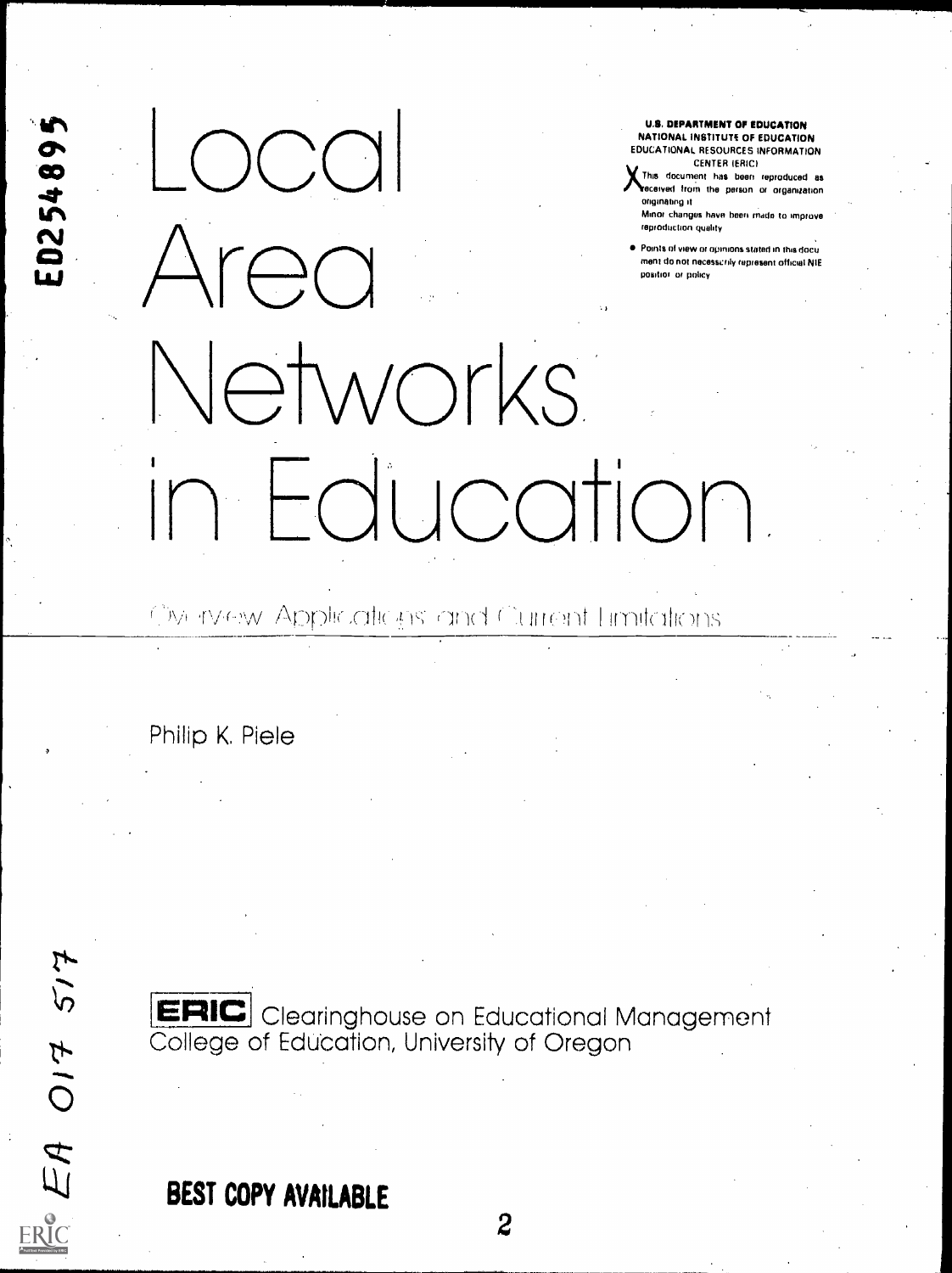# nocol rea \e-works in Education

Overview, Applications, and Current Limitations

Philip K. Piele

ERIC Clearinghouse on Educational Management College of Education, University of Oregon 1985

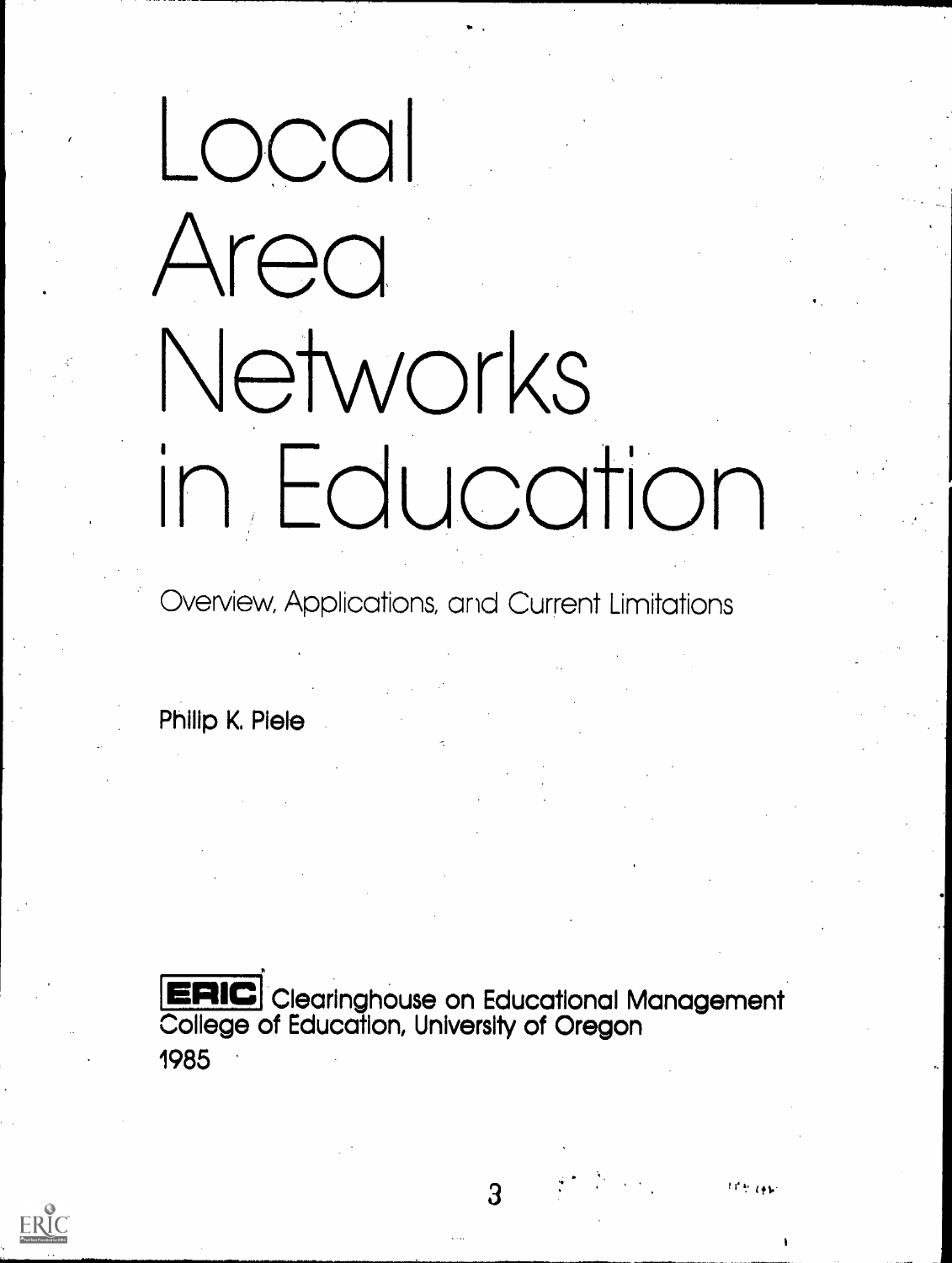International Standard Book Number: 86552-089-5 Library of Congress Catalog Card Number: 85-070994 ERIC/CEM Accession Number: EA 017 517

Printed in the United States of America ERIC Clearinghouse on Educational Management<br>University of Oregon, Eugene, Oregon 97403

> This publication was prepared with funding from the National Institute of Education, U.S. Department of Education under contract no. 400-83-0013. The opinions expressed in this report do not necessarily reflect the positions or policies of NIE or the Department of Education.

Prior to publication, the manuscript was submitted to the National Society for the Study of Education for critical review and determination of professional competence. This publication has met such standards. Points of view or opinions, however, do not<br>necessarily represent the official view or opinions of the National<br>Society for the Study of Education. No federal funds were used in the printing of this publication.

The University of Oregon is an affirmative action, equal opportunity institution.

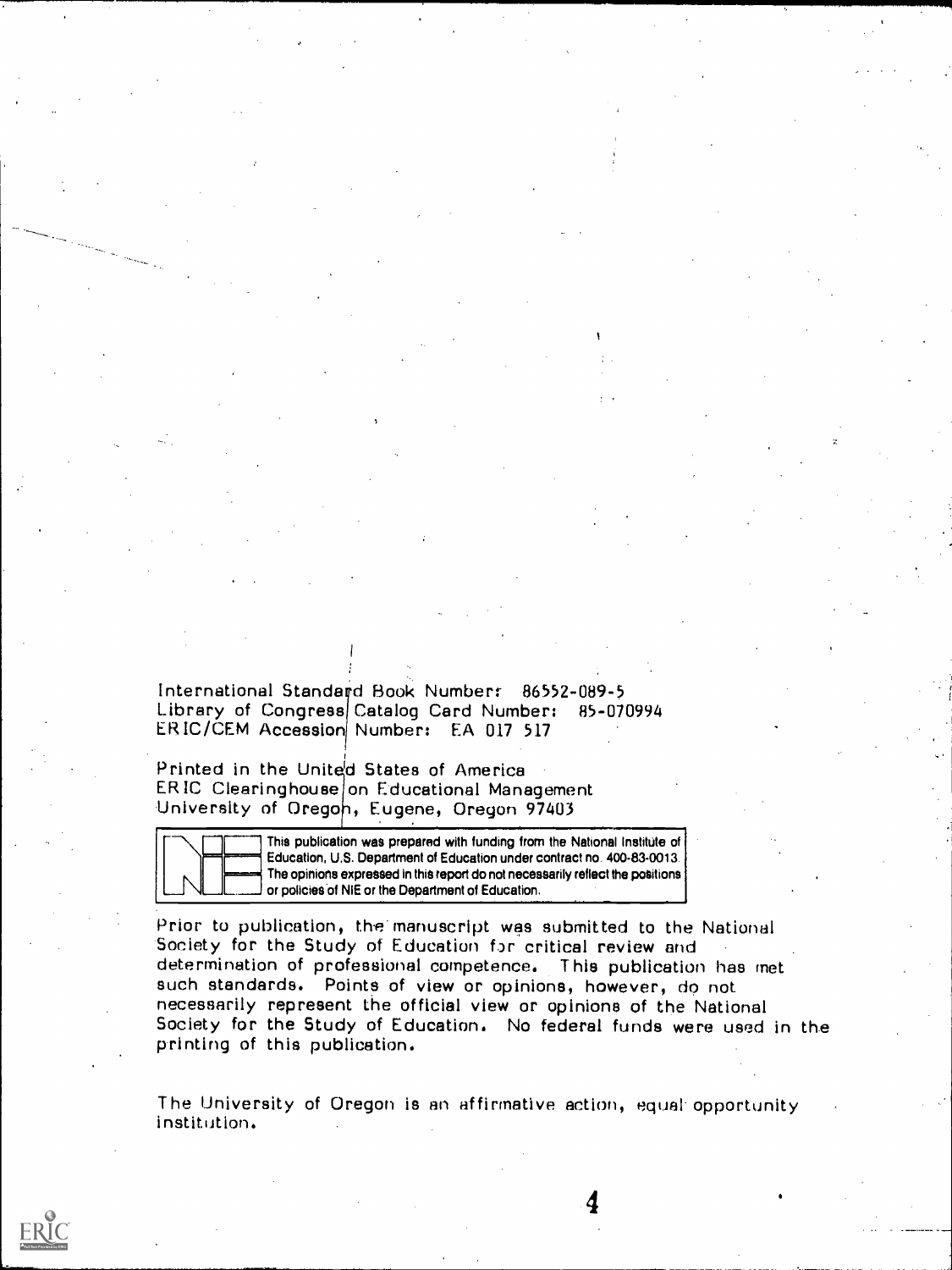# About ERIC

The Educational Resources Information Center (ERIC) is a national information system operated by the National Institute of Education. ERIC serves the educational community by disseminating educational research results and other resource information that can be used in developing more effective educational programs.

The ERIC Clearinghouse on Educational Management, one of several clearinghouses in the system, was established at the University. of Oregon in 1966. The Clearinghouse and its companion units process research reports and journal articles for announcement in ERIC's index and abstract bulletins.

Research reports are announced in Resources in Education (RIE), available in many libraries and by subscription for \$56.00 <sup>a</sup> year from the United States Government Printing Office, Washington, D.C. 20402.

Most of the documents listed in RIE can be purchased through the ERIC Document Reproduction Service, operated by Computer Microfilm International Corporation.

5

Journal articles are announced in Current Index to Journals in Education. CIJE is also available in many libraries and can be ordered for \$150.00 a year from Oryx Press, ?714 North Central at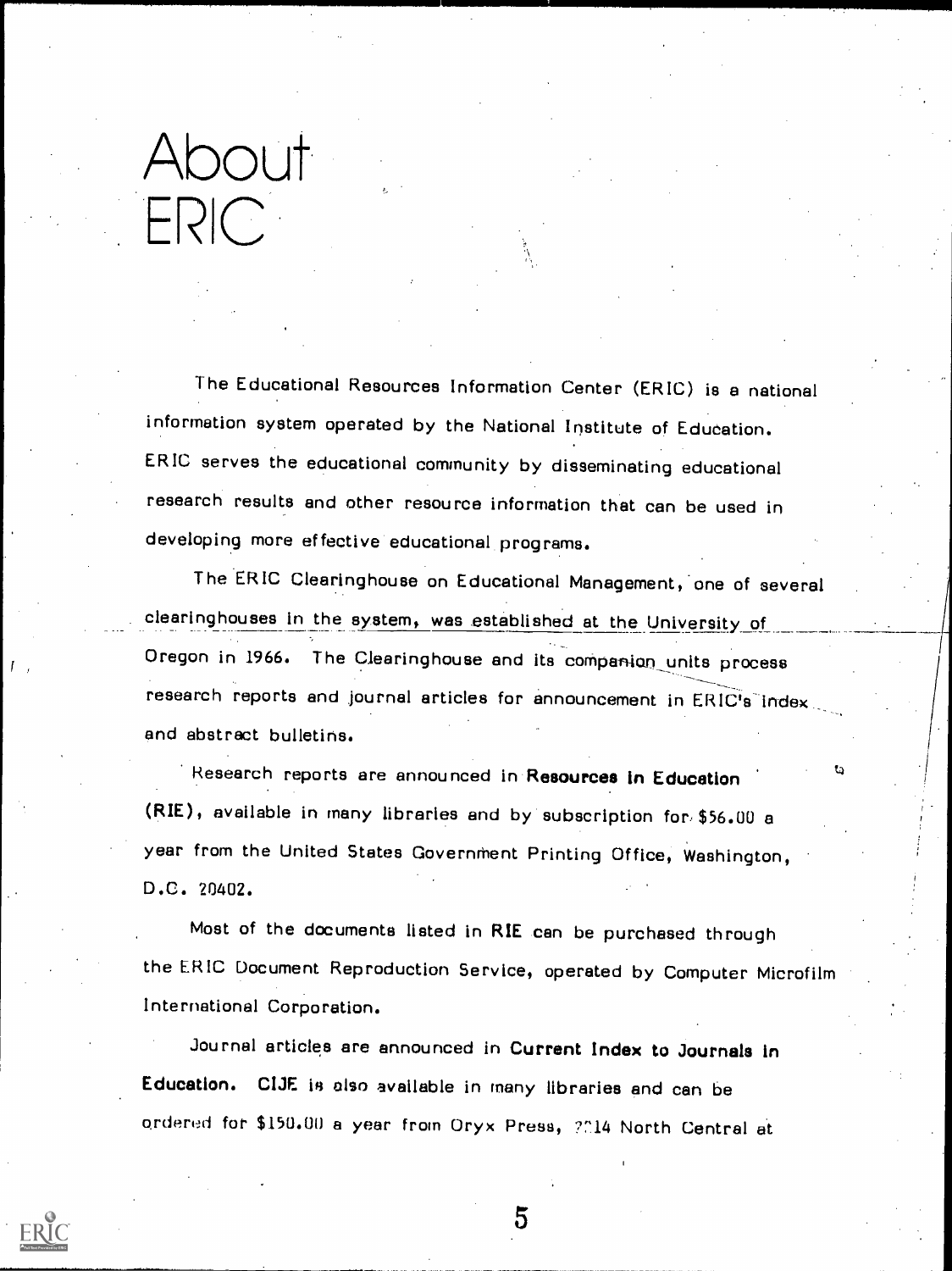Encanto, Phoenix, Arizona 85004. Semiannual cumulations can be ordered separately.

Besides processing documents and journal articles, the Clearinghouse has another major function -- information analysis and synthesis. The Clearinghouse prepares bibliographies, literature reviews, state-of-the-knowledge papers, and other interpretive research studies on topics in its educational area.

 $\mathcal{I}_\mathrm{c}$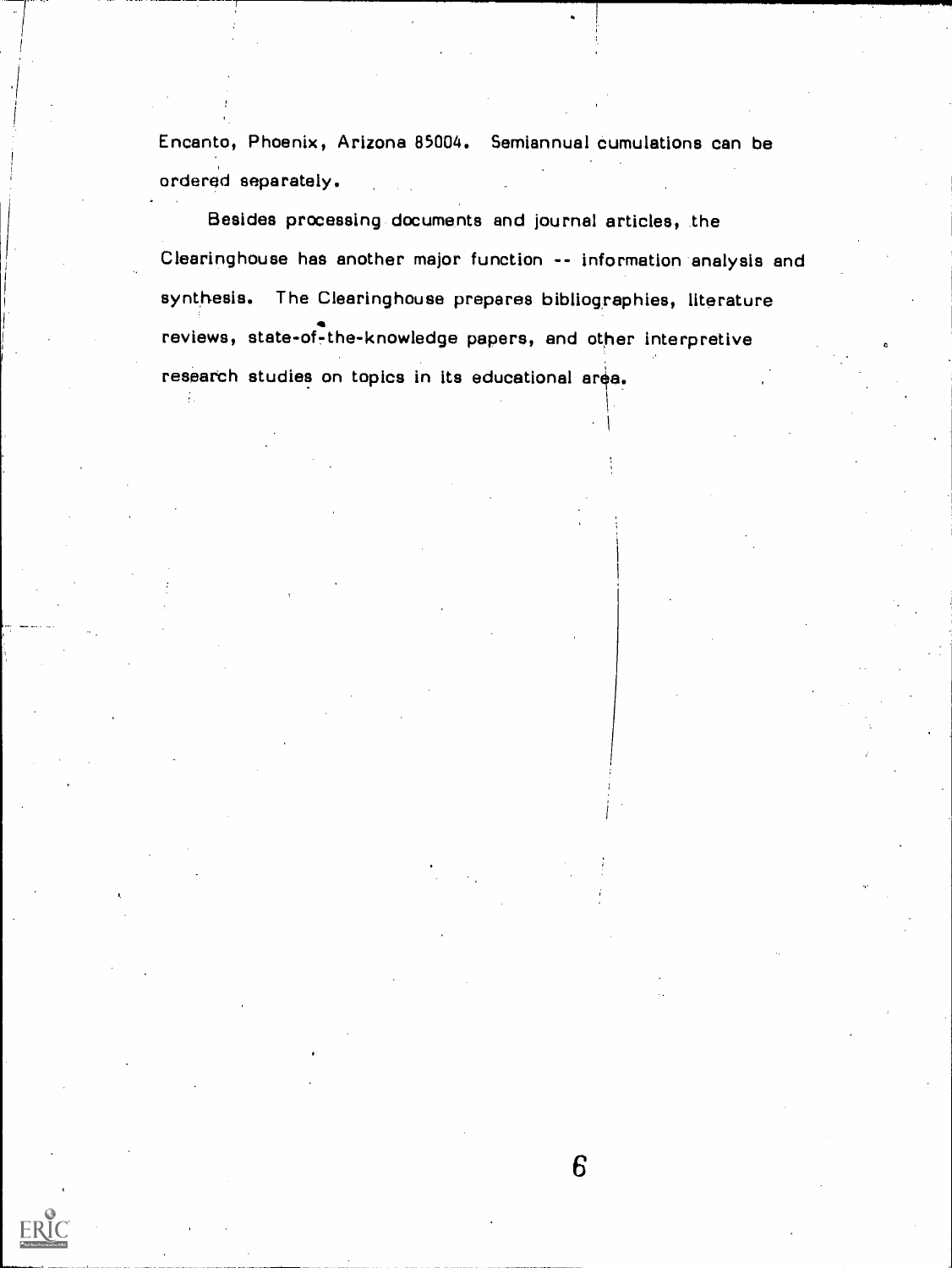# Contents

#### Foreword

#### Introduction

#### Local Area Networks Defined

### Overview of LAN Technology

Media <sup>7</sup> Topology 8 Channel Access Methods 10<br>Bandwidth 12 **Bandwidth** Basic Components of a Typical Instructional or Office LAN Installed in Schools 14 Installed in Schools

#### Instructional and Management Applications Instructional Applications <sup>17</sup> Administrative Applications <sup>19</sup>

### Current Limitations to Use of LANs

Need for Network Management 24 Shortage of Technical Support from Retail Stores<br>and LAN Vendors 26 and LAN Vendors Lack of Multi-User Database Management System (DBMS) Software Legal Barriers to the Use of Single-User<br>Software on LANs 28

What Educators Should Do about LANs Now 30

References <sup>33</sup>

23

4

1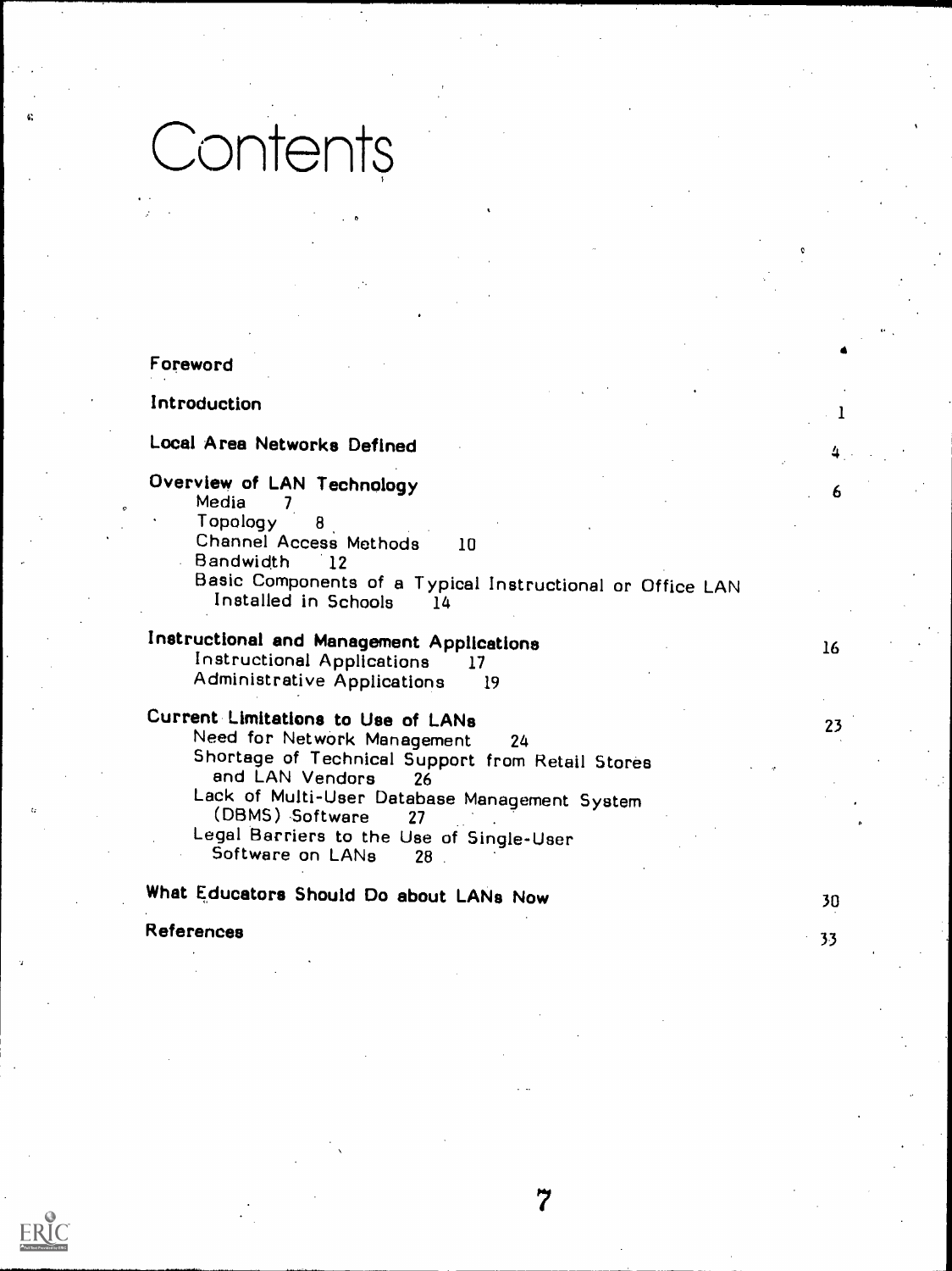### Foreword

This paper was prepared for the 1986 Yearbook of the National Society for the Study of Education (NSSE) on "Education and Micro-electronic Technologies," edited by Jack Culbertson and Vern Cunningham. The ERIC Clearinghouse on Educational Management is pleased to reproduce the paper in this format so that our clientele can gain maximum use from this information on a rapidly changing area of educational technology.

 $--$  An earlier, shorter version of this paper appeared in the Proceedings of the Conference of The Computer: Extension of the Human Mind III, 1984, published by the Center for Advanced Technology in Education (GATE) at the University of Oregon.

Philip K. Piele is professor of education in the College of Education, University of Oregon, and is director of the ERIC Clearinghouse on Educational Management, as well as director of networks and communications ,for CATE. From January to June 1984 he studied local area networks while on sabbatical at Stanford University; since then he has taught courses and written articles on the subject.

8

Stuart C. Smith Assistant Director and Editor <sup>4</sup>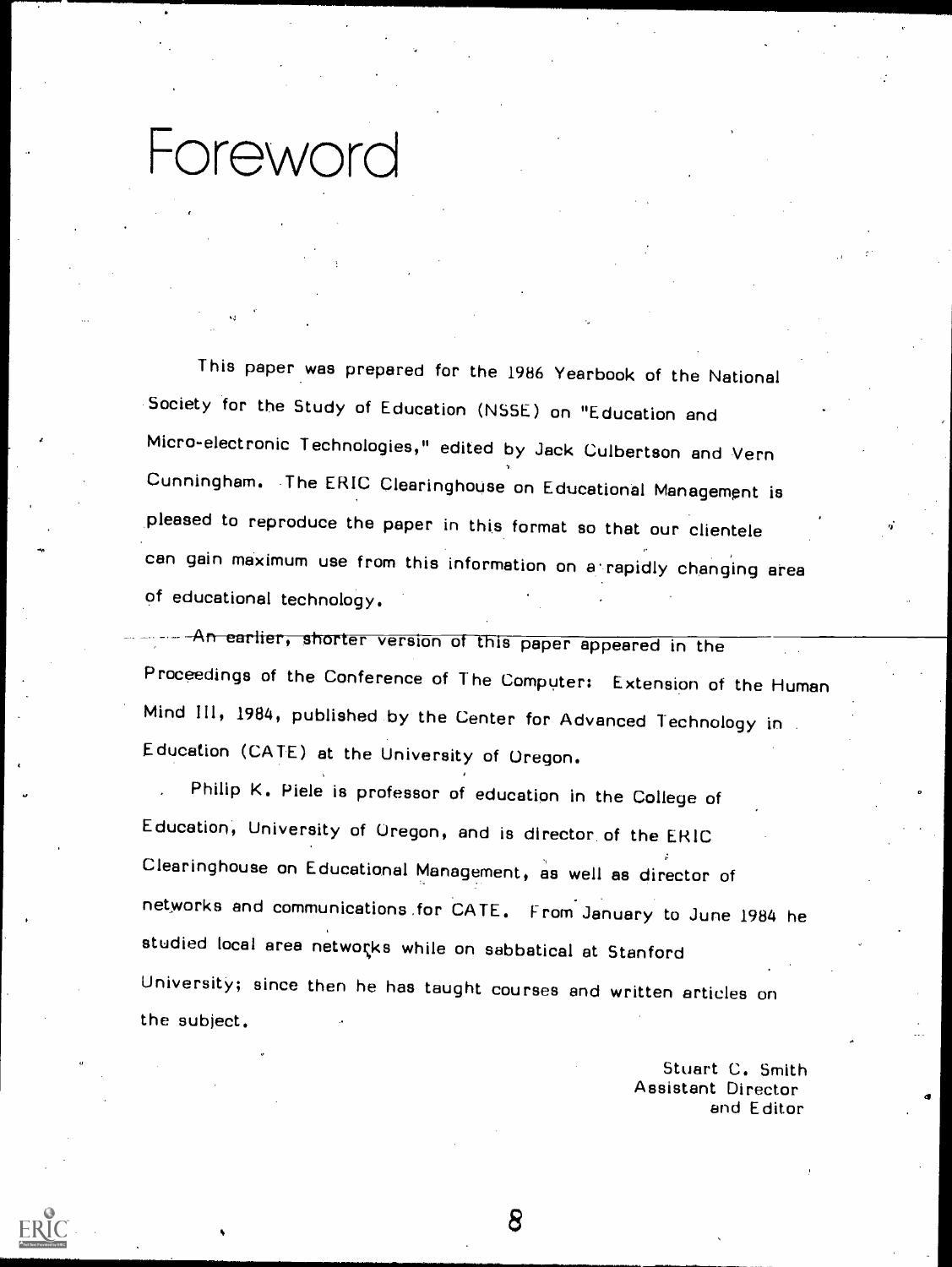Introduction

 $\mathbf{Q}$ 

Considering the amount of talking and writing on the topic of local area networks (LANs) for microcomputers, it is not surprising that some vendor public relations personnel have declared 1985 to be "the year of the LAN." [1] Well over 150 LAN vendors have entered the market, according to some surveys, amidst promises of a microcomputer data communications Nirvana. What is surprising is that only a handful' of these LAN vendors have installed 'their systems in any significant numbers, and fewer systems still have been installed in schools.

 $\mathbb{C}$ 

5o why all this frenetic effort by so many companies to sell a product that so far has attracted so few customers? Two reasons serve to provide at least a partial explanation for this seeming madness.

First, the number of microcomputers installed in homes, businesses, and educational institutions is expected to exceed 15.5 million by the end of 1987, nearly quadrupling the 1983 installed base.12] Second, as the microcomputer becomes more common in the office, classroom, and laboratory, user interest in sharing information, software, and peripherals will increase.

-1-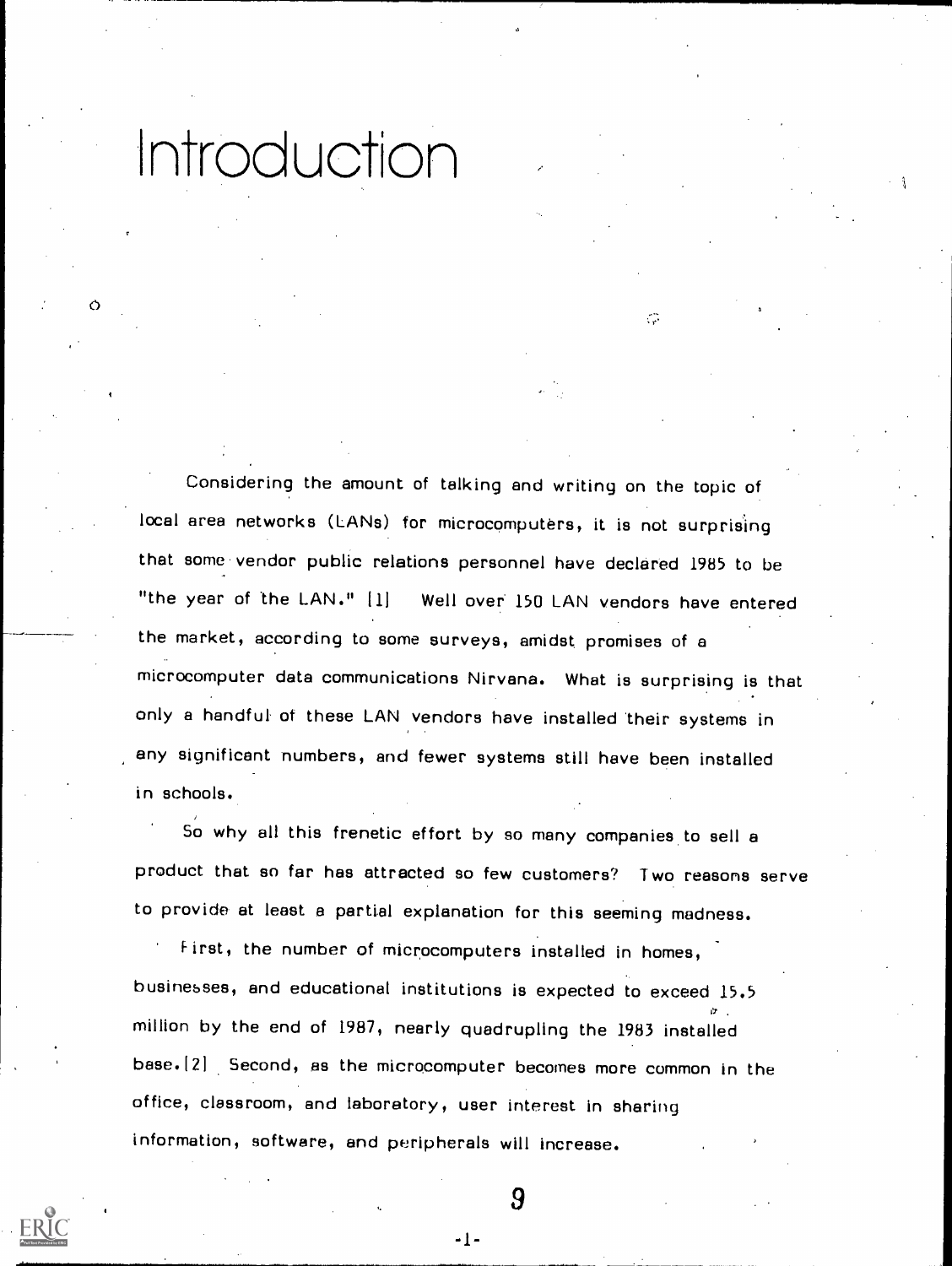Microcomputers have allowed users to break the computing apron strings with the mainframe or minicomputer. Now many want to connect with other microcomputers and also to reconnect with mainframes and minis. One means for accomplishing this connection--physically at least--is supplied by the local area network. (3]

But what about schools? Is there a LAN in their future? According to a recent survey published by the Center for Social Organization of Schools, as of January 1983 approximately 7 percent of this country's elementary schools and 40 percent of its secondary schools had five or more microcomputers, nearly double the number of schools reporting at least five microcomputers six months earlier. [4] So as the base of microcomputers expands, the potential application for LANs will expand as well. Thus more and more school districts can be expected to begin exploring the possibility of acquiring a LAN to enhance both their administrative and instructional efforts.

But as a commercial offering, LANs are still in their infancy--more a concept than a product, [5] more questions than answers. This paper will attempt to provide -some answers to several questions: What are LANs? What are the basic elements of their technology? What are their typical hardware and software components? What are some of their instructional and management applications in schools? What are the current limitations on their use? What should schools do about LANs now?

Finally, it should be clearly understood that what is here said about-LANs is merely a "snapshot" of a highly complex, rapidly evolving technology. Within a year after the completion of this paper

-2-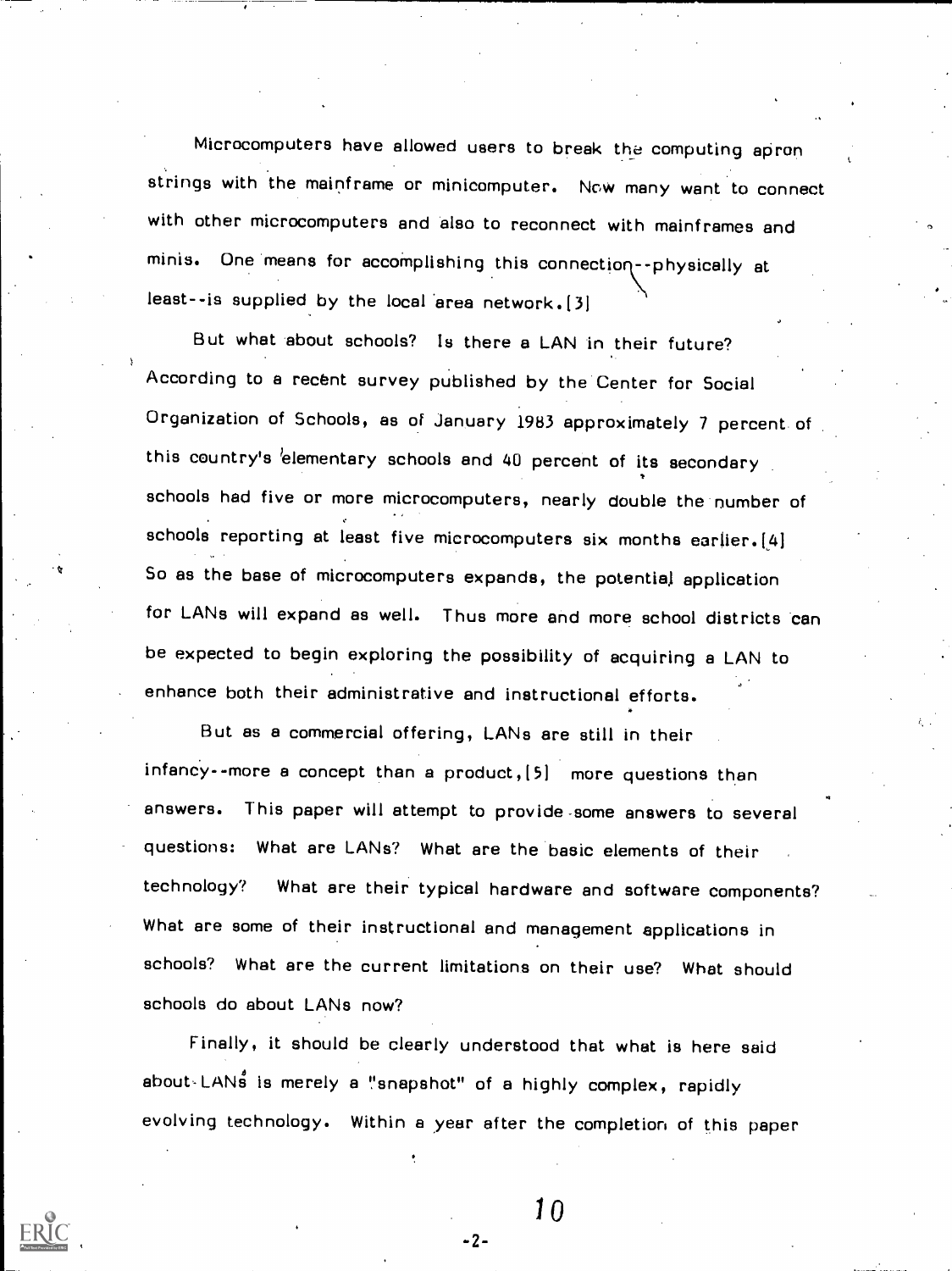(end of February 1985), leading computer companies such as Apple, Hewlett-Packard, and IBM will have new office LANs available for purchase from retail computer stores, established LAN vendors will have released new hardware enhancements such as gateways to other networks or faster and more versatile network servers, popular software companies such as Microsoft, Lotus, and Ashton-Tate will have announced or released LAN compatible products, and on and on and on.

11

 $-3-$ 

**ERIC**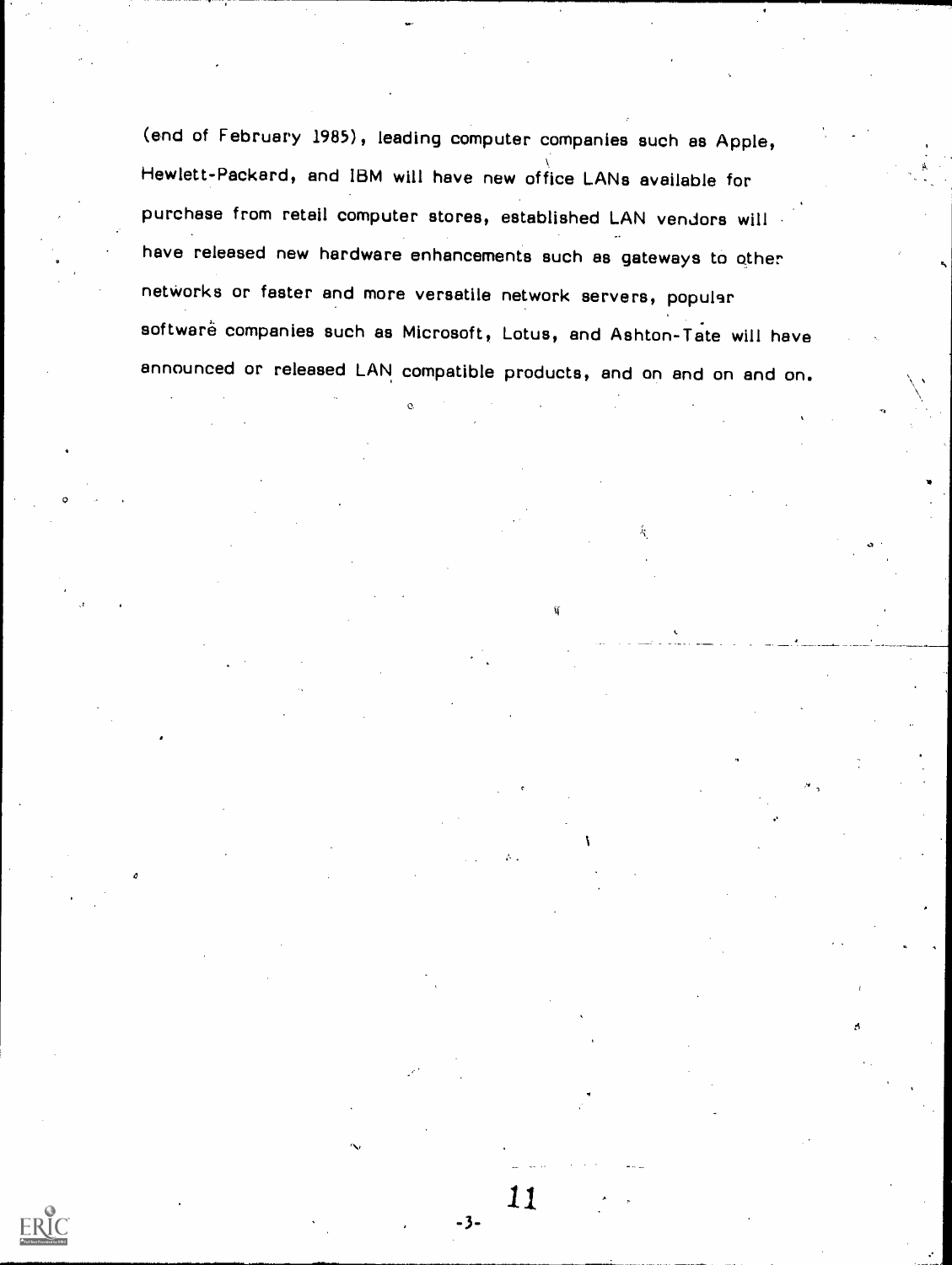# Local : Area Networks Defined

fo

There are several definitions of a LAN--some, quite technical, others oriented toward the strengths of a particular network design. The definition used in this paper, a composite of two previously written definitions. [5,6] plus some original additions, emphasizes localized data communication links between microcomputers in an office, classroom, or building. A LAN, then, is a privately owned (not FCC regulated), user-managed, commercially available wire or cable-based communication system composed of both physical and logical parts, capable of connecting multivendor devices (computers, printers, graphic plotters) at high speed in an office, classroom, or building.

e<br>El Component

This definition is intended to deal with the multivendor nature of microcomputers in elementary and secondary schools, as well'as limit the scope of this chapter. That is to say, this paper will not deal with LANs that only connect IRS 80s together or Acorns together, no matter how fast or how well supported or how reliable they are, because most schools in this country have acquired microcomputers from

 $-4-$ 

12

ot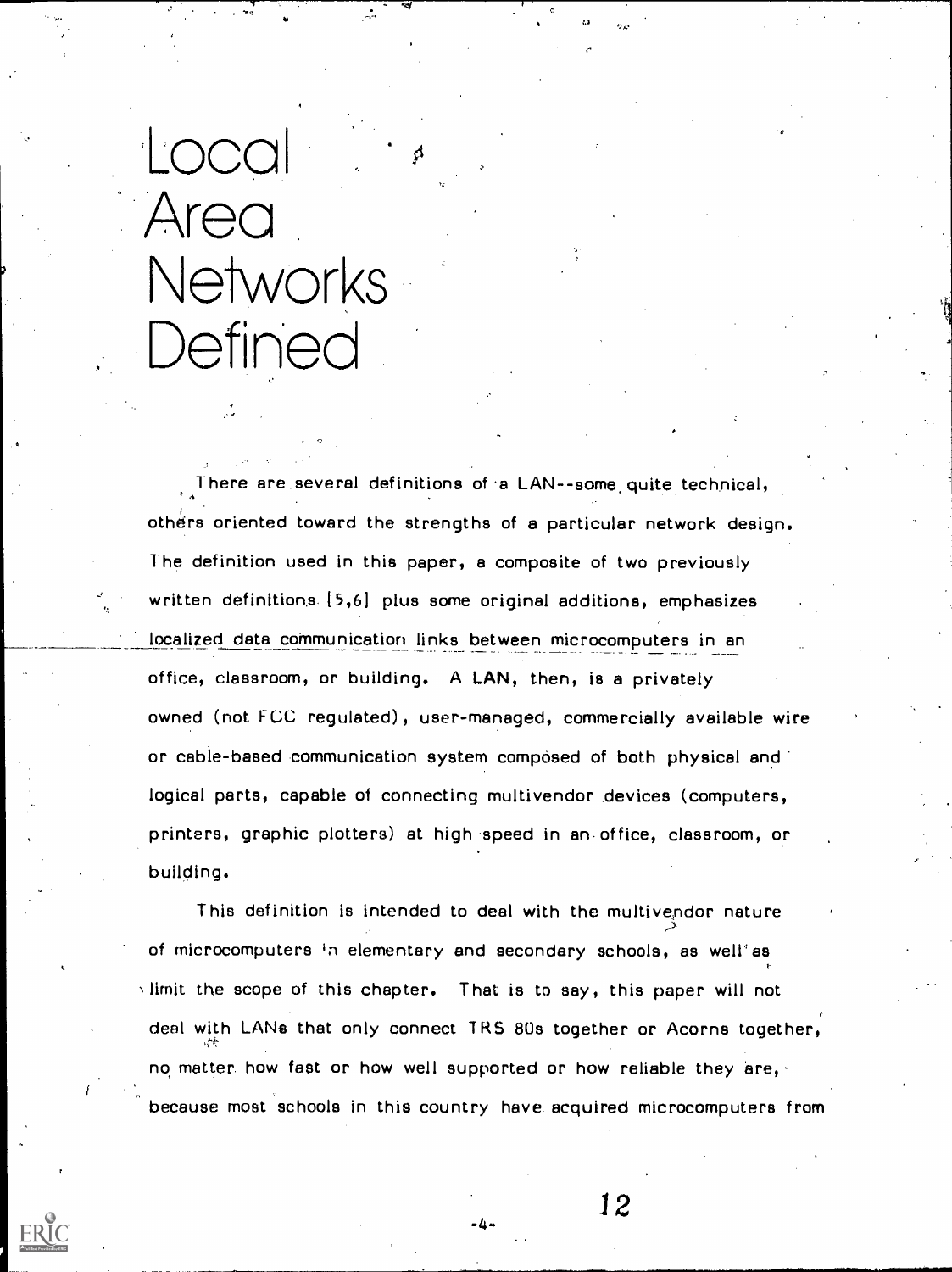several different vendors--Apple, Radio Shack, Commodore, Atari, Acorn, and IBM. So for LANs to have any practical value in schools they must be able to fully connect microcomputers from more than one vendor.

This definition and, therefore, this paper focus on office and classroom LANs and thus exclude broadband networks that provide data, voice, and video communication links between buildings over distances of up to thirty-five miles.

Although the technology of broadband LANs for intrabuilding use does not differ from that involved in linking buildings together, implementation of such a large system by most school districts generally involves a significant investment by the local CA TV company or the availability of access to metropolitan optical fiber cable installed by AT&T or a regional telephone company.

This definition also excludes wide area (national and international) value-added networks like Tymnet and Telenet that provide, among other things, local data communication links to such national information utilities as The Source and CompuServe.

 $-5 - 13$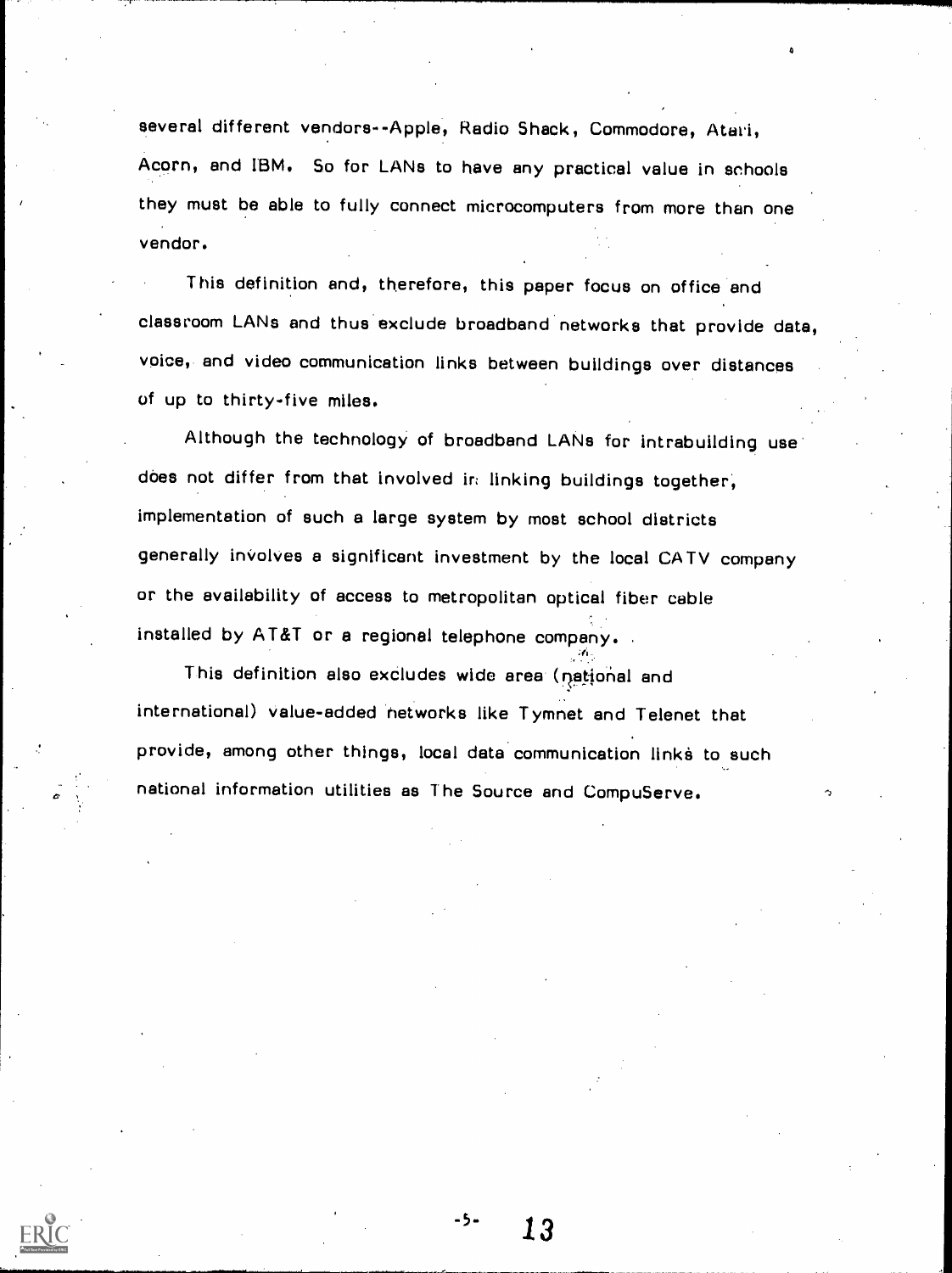# **Overview** of LAN Technology

A thorough knowledge of the architecture and design of LANs is not essential to understand their use or even to purchase and install some of the' less complex ones. Nevertheless, knowledge of at least some of the basic elements of LAN technology is useful in comparing the performance, features, and applications of some of the more poptilar office and classroom LANs on the market today. A basic understanding of the operation of all LANs can be gained by knowing four elements: the media, the topology, the method of channel access, and the bandwidth. It should be noted, however, that while these four elements of LAN technology will be discussed separately, they are in practice closely interrelated. Technical jargon will be kept to a minimum. A selected list of recent books on local area networks is provided for those who want to learn more about such things as network architecture, multiplexing, and communications standards. [7]

1 4

-6-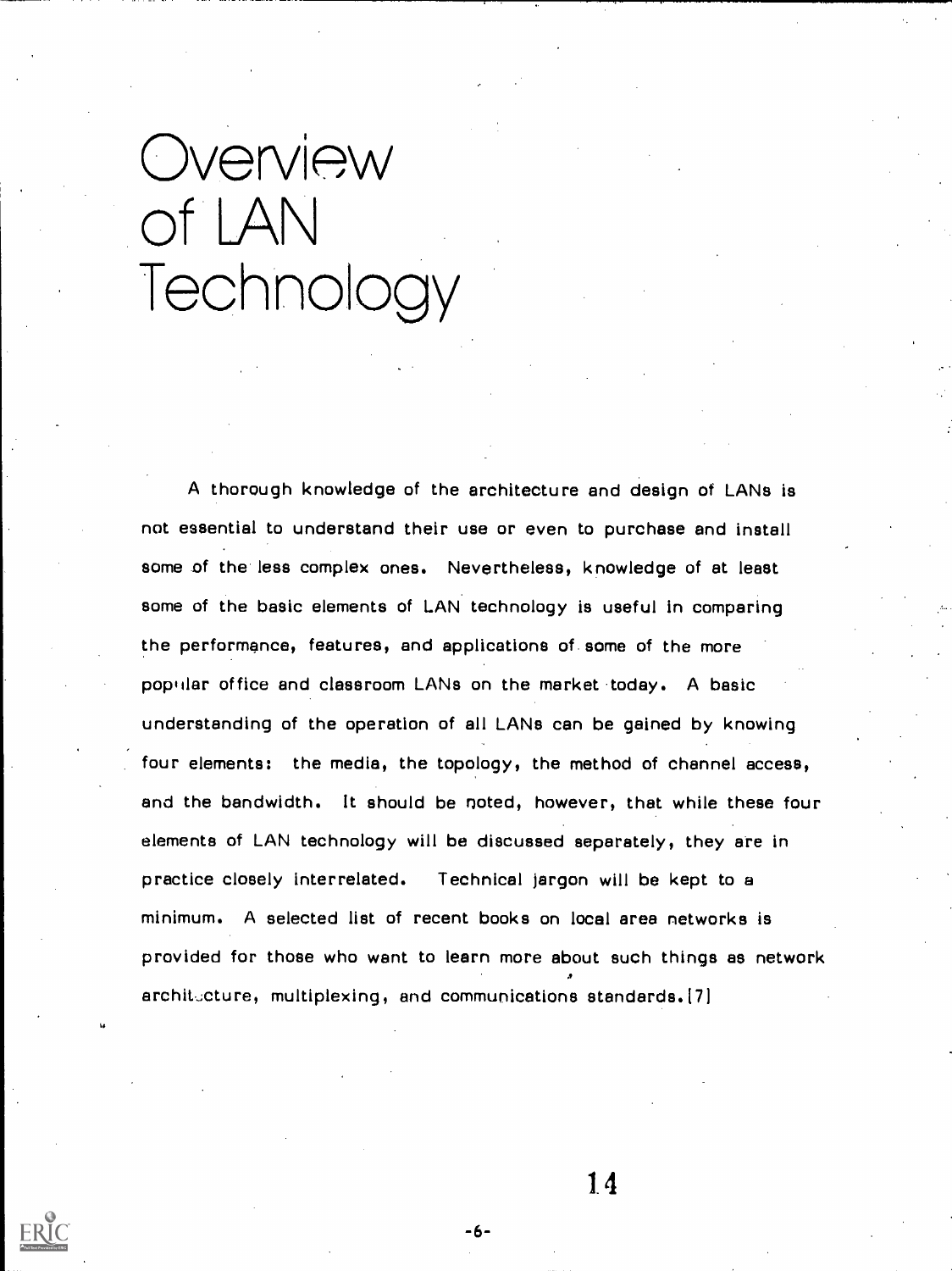#### Media

Medium refers to the physical connection between two or more devices over which information is transmitted. The three most common media used with LANs are twisted pair wire, coaxial cable, and optical fiber. Twisted-pair are two copper wires that are wrapped together and twisted to reduce external interference. It is the medium used by telephone companies for voice transmission and is therefore the most widely installed transmission medium in buildings today. Twisted-pair can also support data transmission either alone or in conjunction with voice transmission.

Local area networks using twisted-pair wire generally support no more than 64 devices. The medium is limited to transmission distances of up to 4,000. feet with repeaters and to transmission speeds of no more that two million bits per second. At present, this medium is less expensive than coaxial cable and optical fiber and, therefore, is frequently selected by cost-conscious schools and other local units of government regardless of other performance criteria.

T he second most common transmission medium is coaxial cable. Coaxial cable is composed of two conductors, with one in the middle and the other one surrounding it to form-a protective shield. This medium is commonly used by CATV companies to transmit video signals to. televisions In homes throughout a community. While more expensive than twisted-pair wire, it can support as many as 1,000 devices over transmission distance of up to 10 kilometers at transmission speeds of up to 10 million bits per second.

Optical fiber is essentially spun glass that transmits

 $-7 - 15$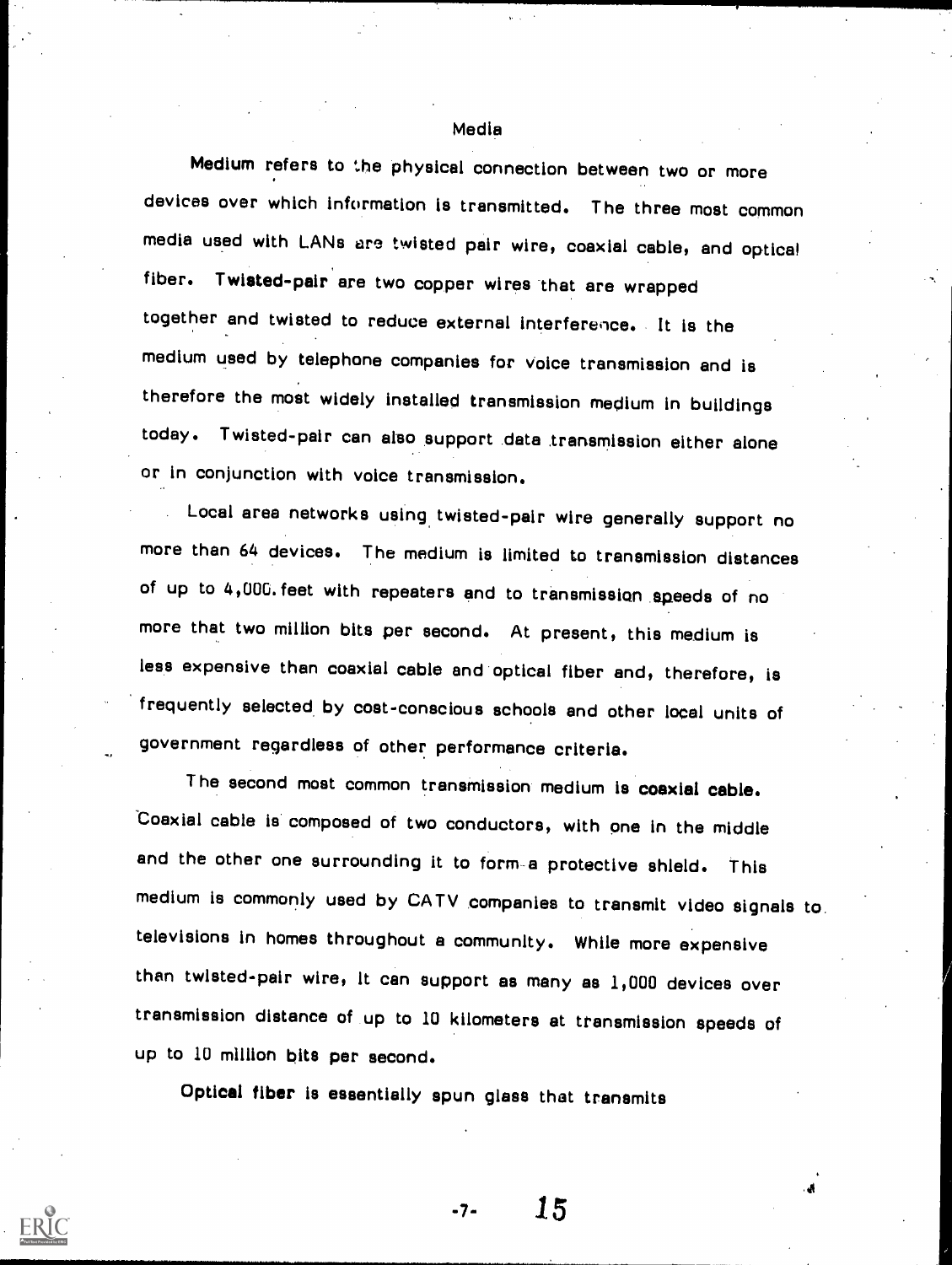information on a team of high-intensity light, currently provided by <sup>a</sup> laser. Although several times more expensive than coaxial cable, it can support several thousand devices at 'transmission speeds of nearly 2 billion bits per second over distances of up to 20 kilometers. 'Furthermore, optical fiber cable is very difficult to tap without detection so it has extremely high transmission security. It also can withstand temperatures of up to 2,500 degrees centigrade, so it is virtually immune to lightning and to most building fires. Most LANs now using opical fiber are essentially designed to link to heavy-load, long-distance, large-computer interface networks where the higher cost of optical fiber can be justified. As demand for optical fiber cable escalates, supply will Increase and price fall. But it is unlikely that optical fiber will replace twisted-pair or coaxial cable for LANs used to interconnect microcomputers for administrative or instructional applications in schools before the end of the decade.

#### Topology

The next basic element of network technology is the physical shape or configuration of the network. The technical term for this element is topology. The three most common topologies for LANs are star, bus, and ring. The oldest network topology is the star, which was the layout for all of the early timeshare computer systems. The terminals in these systems were linked point-to-point by twisted-pair wire (generally existing telephone lines) to a central computer that controlled, either through switching or a port selection process, the data transmission traffic for the

 $-8-16$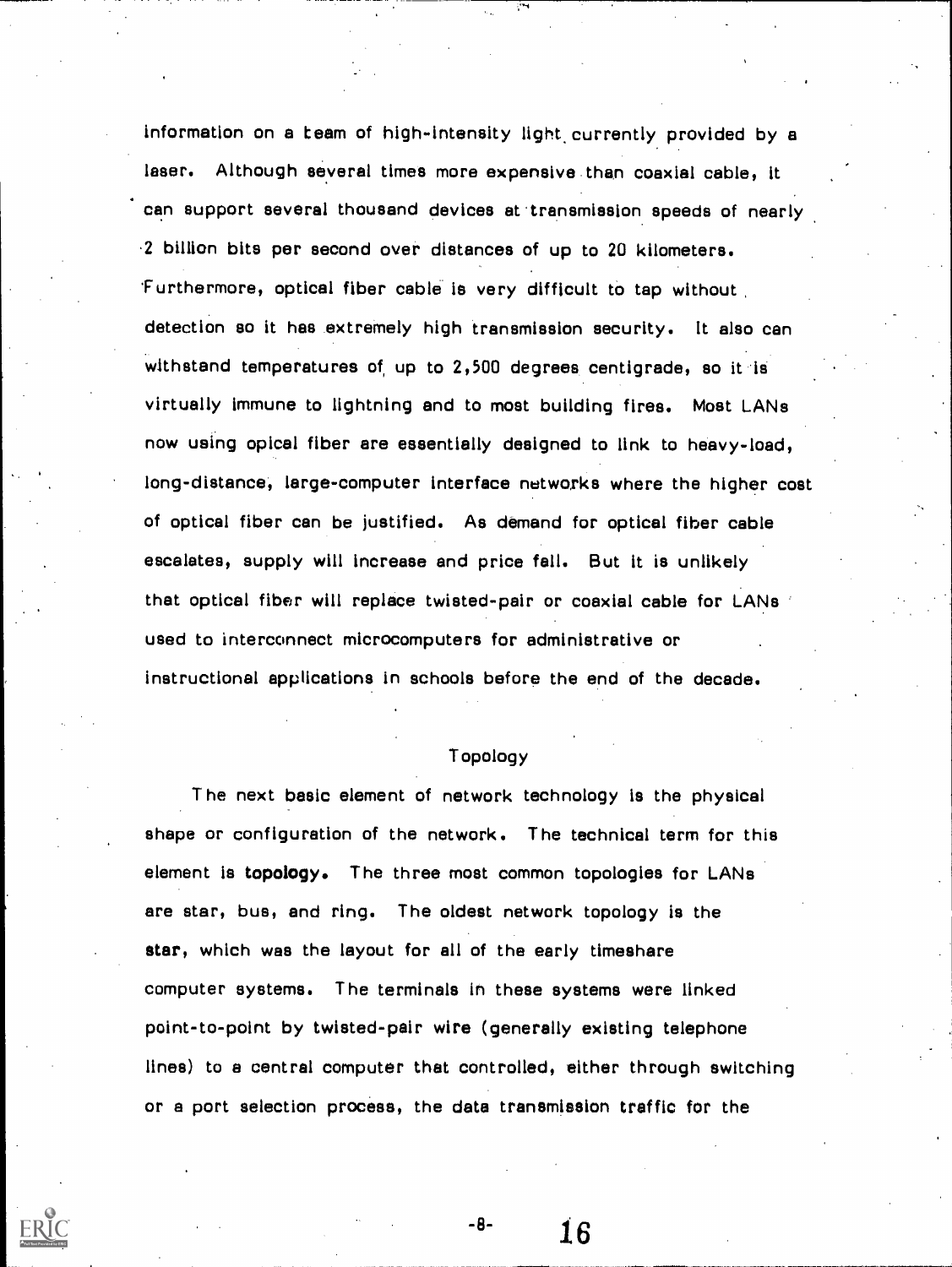entire network. This is still the most common topology for school district computer services where terminals--placed in various locations throughout the district--are all linked to a central mainframe or mini-computer. The major problem with this topology is that if the central computer fails, the entire network fails. While the microcomputer has replaced the terminal in many school districts today,' the problem of central computer failure with this network topology. has not changed. For that reason, most intrabuilding LANs interconnecting, microcomputers do not use this topology.

Far and away the most common topology for intrabuilding LANs is the bus. The bus topology is a single wire or cable linking all. the microcomputers or other devices together in an office, laboratory, or building environment. Each device shares a single physical transmission medium through the use of taps or connectors, thus making it fairly easy to add or remove devices.

The bus topology is also less susceptible to system'breakdownsr If each device on the network has its own intelligence (such as a microcomputer) and if the medium is broken in the middle, those intelligent devices above the break can continue to communicate with each other and those below the break can communicate, but of course the devices on either side of the break could no longer communicate. F urthermoro, if each intelligent device is sharing network control functions, the failure of one such device does not cause the entire network to fail. How all the devices can share a single physical transmission medium without problems will be explained in the section on channel access.

-9- 17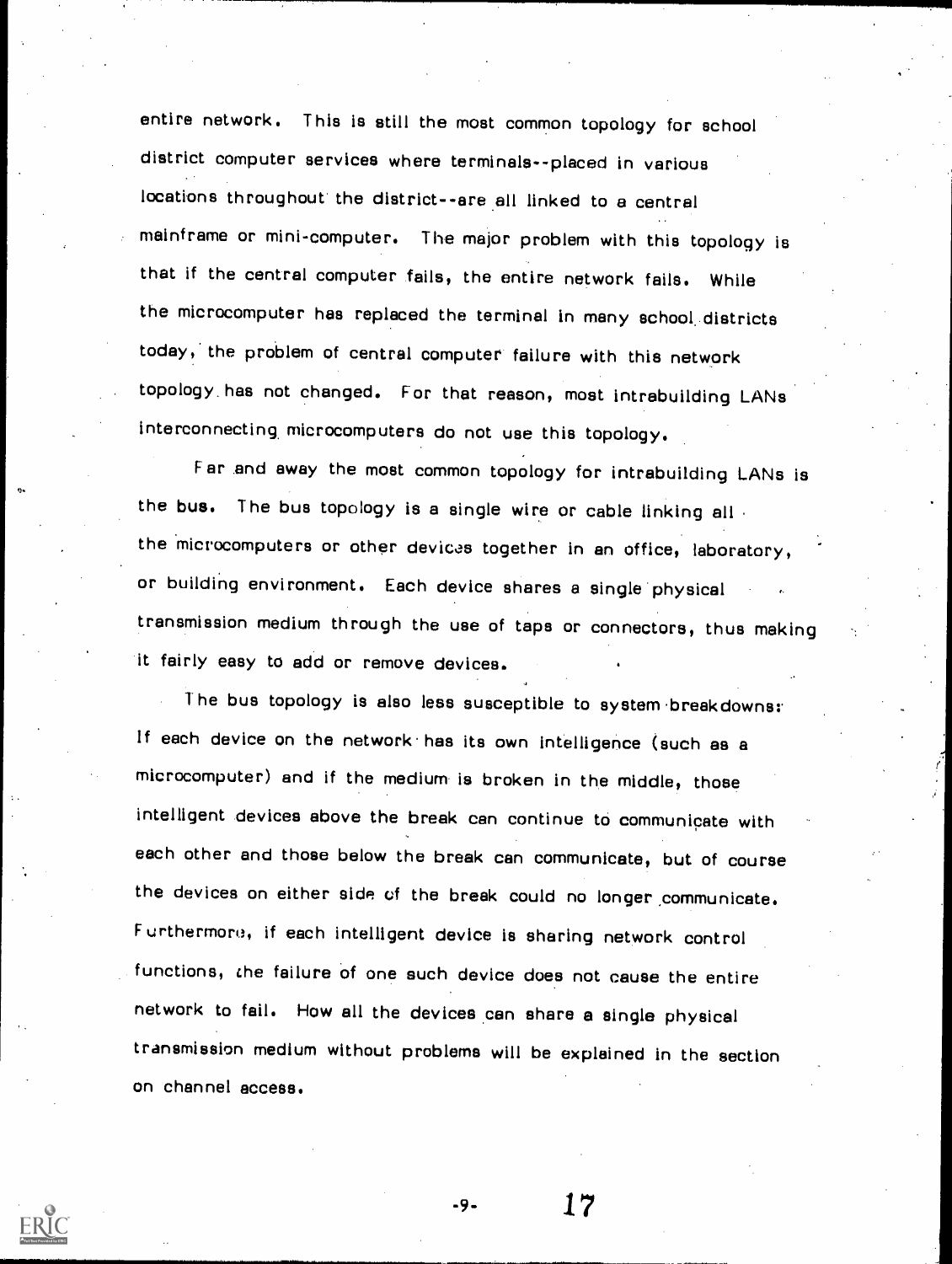The other common topology used with networks, though currently far less popular with intrabuilding LANs, is the ring. With the ring topology each device is physically connected with wire or cable to another device point-to-point to form an unbroken ring. The configuration is set up so that information units, called packets, transmitted from device A to device B anywhere on the network eventually return to device A. Since operation of a ring LAN depends on each device passing packets around the ring from sender to receiver and then back to sender, the failure of any device generally causes the entire network' to fail. So, too, does a break in the network medium. now commercially available, but they are quite expensive. Networks eliminating both problems, however, are

#### Channel Access Methods

Since LANs usually connect several devices using a single medium with one or more communications channels, some method of channel access and control must be used to ensure reasonably equitable, uninterrupted, and error free transmission between those devices. Most LANs use one of two different methods, or protocols as they are frequently referred to in data communications jargon, to allow multiple devices on the network to access the same transmission channel. One method is called contention. The most common contention technique for intrabuilding LANs is Carrier Sense Multiple Access with Collision Detection (CSMA/CD). The other method is called polling. 1 here are two type of polling techniques: centralized polling and distributed polling. [81 The most

-10- 18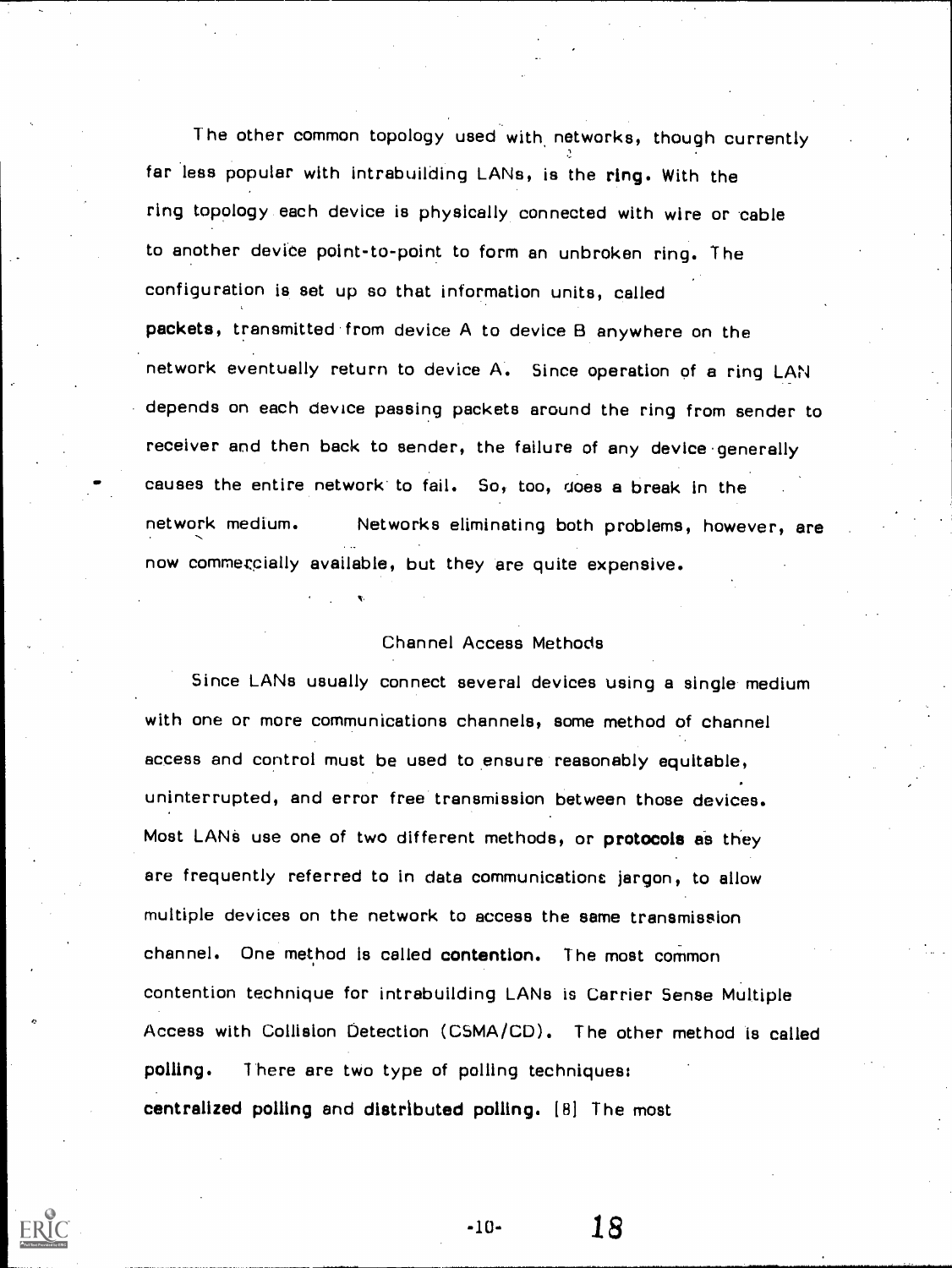common polling method for intrabuilding LANs is token passing, a distributed polling technique.

The contention technique known as Carrier Sense Multiple Access with Collision Detection (CSMA /CD) is a "listen before talking" method of \_channel access., Basically it' works like this in the case of 'a microcomputer LAN: All the microcomputers (called devices) actively connected to the network "listen" to "sense" if there are any messages in the form of small information units, called packets, being transmitted. Hearing none, device A, for example, then sends a message to device B. If at the same instant device C sends a message to device D, A's and C's messages will collide, since both messages must use the same transmission channel, thus causing them to be garbled.. But when the sending devices (A and C) detect the collision, they simultaneously stop their transmissions, pause briefly, and then retransmit their messages at staggered intervals to avoid another collision. Of course, these messages are being transmitted at very high speeds so the carrier sensing, 'message transmission? and collision detection sequence occurs almost instantaneously.

The contention method of channel access is claimed by its proponents to be particularly effective with LANs carrying "bursty" data transmission traffic, that is, sporadic, low volume data transmission of the kind associated with office or classroom microcomputer applications such as word processing, computer assisted instruction, and electronic messaging. With this kind of network application, contention theoretically gives every device on the

 $-11-$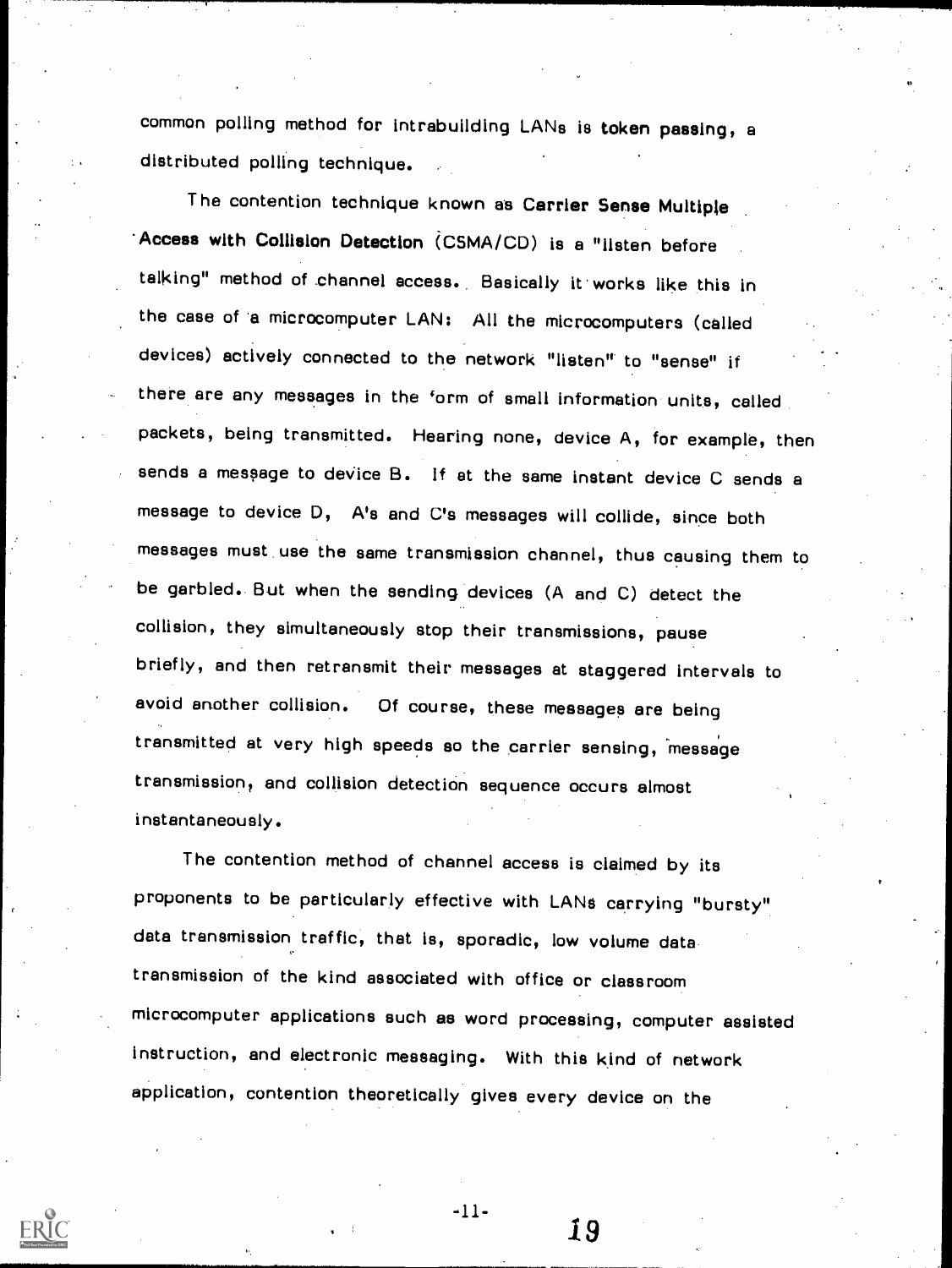network a more or less equal chance to use the transmission channel.

The polling method of channel access includes "techniques  $\lceil \text{to} \rceil \rceil$ determine the order in which nodes [devices] can take turns accessing the network, specifically so that direct conflict (i.e., access collisions) between nodes  $[devices]$  is avoided."  $[8, p. 52]$  With centralized polling, access to the network is controlled by a central intelligence. Distributed polling, on the other hand, allocates control of access to the devices themselves. Several methods of channel access are associated with distributed polling, but the one most commonly used with intrabuilding LANs is token passing.

With token passing, access to the network is achieved when a device seizes an electronic token, signaling to the other devices on the network that the channel is busy. The device holding the token is allowed to control the channel for a specified period to transmit data. After the transmission is completed, the device releases the token signaling that the channel is free. Since the period any one device controls the network can be predetermined, this method of channel access is very effective for steady, high-volume traffic such as digitized voice or video, both of which have significant applications in education. Because IBM is expected to release a token ring LAN in about two years, interest will remain high in this method of channel access.

#### Bandwidth

 $-12-$ 

20

Bandwidth is a term that generally refers to the messege-carrying capacity of a particular physical medium. In more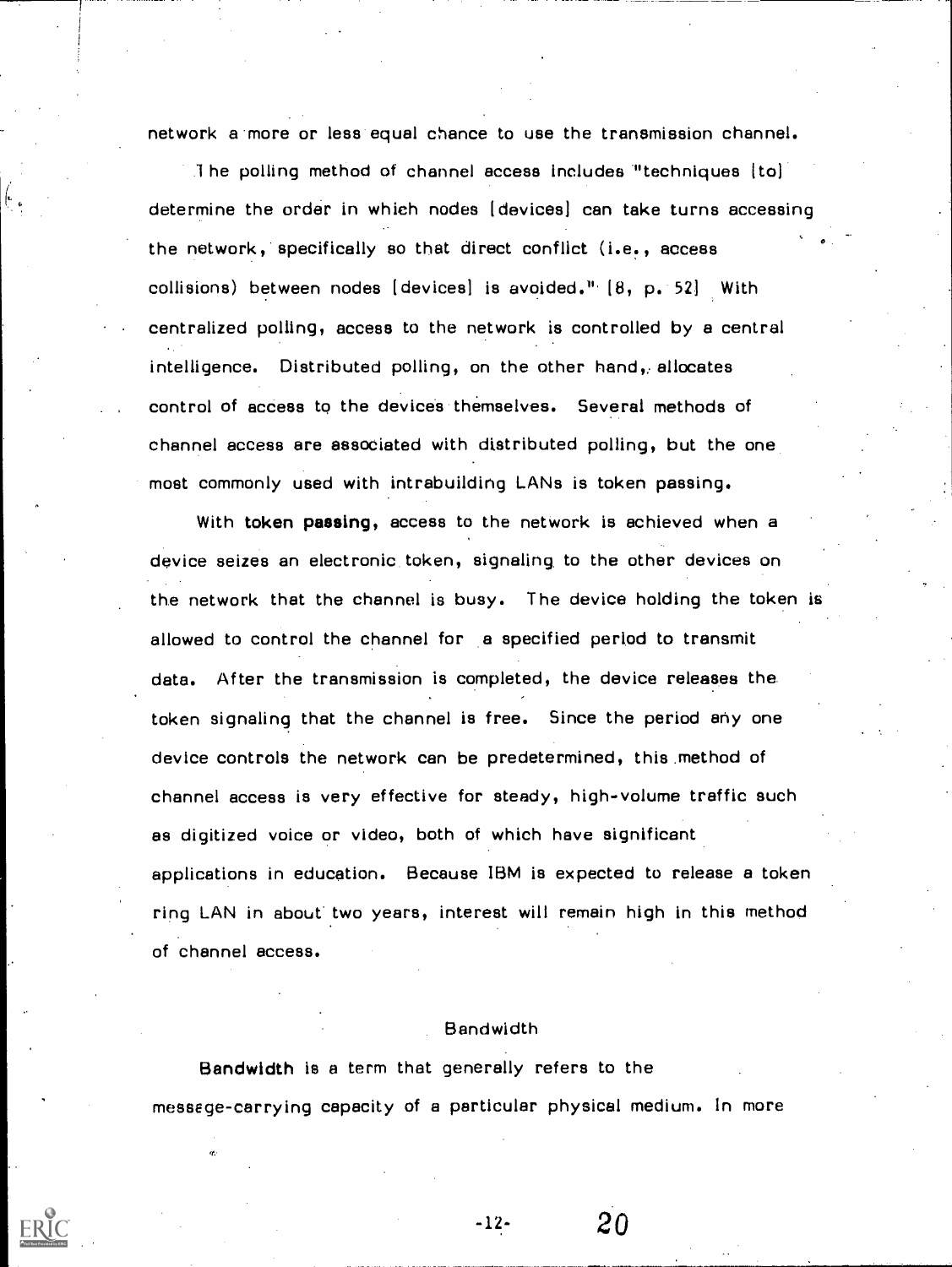technical terms, bandwidth is "[t] he range of frequencies available in any particular channel." [91 There are two means of carrying electronic messages over physical media: one is called baseband, the other broadband. With baseband, the medium--either twisted pair wire, coaxial cable, or optical fiber--is dedicated to carrying data messages only. Furthermore, the messages are unmodulated, that is, they are not converted from digital to analog (voice) signals, so the signal occupies the entire bandwidth of the medium, thus allowing the messages to be transmitted at very high speeds.

With broadband, on the other' hand, the bandwidth can be divided into several transmission channels with different frequencies to carry voice and video signals as well as data. The data messages are modulated on a broadband channel, that is, they are converted from digital to analog (vdice) signals. Coaxial cable and optical fiber media have large bandwidths, thus making them especially suitable for broadband LAN applications, though high cost has thus far curtailed widespread adoption of opical fiber for use in intrabuilding LANs. Up to now, most broadband .LANs have been used primarily as a means to provide wide -area communications backbones linking campus or office buildings over distances of up to thirty-five miles. However, with the release of IBM's intrabuilding broadband LAN, called PC Network, which can link up to 72 of its microcomputers (except the PC Jr.) over distances of up to 2,000 feet end-to-end, broadband LAN applications in the office and classroom are sure to increase dramatically.[10]

-13-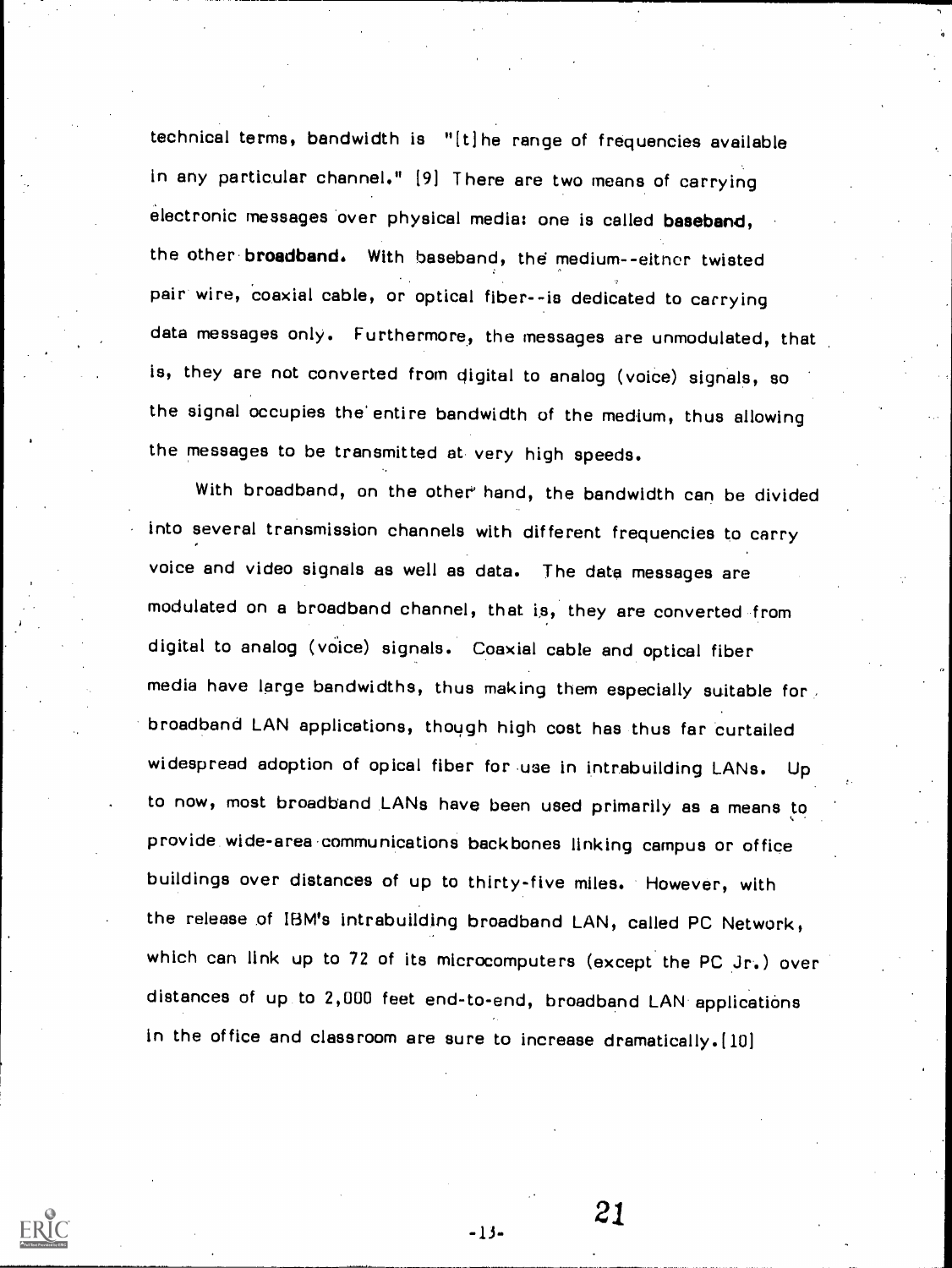### Basic Components<br>of a Typical Instructional or Office LAN Installed in Schools

l he size and capacity of an instructional LAN may vary depending on the number and size of the instructional programs or computer languages supported as well as the number of microcomputers attached. The basic components of a typical baseband LAN for, say, twenty Apnle microcomputers installed in a high school computer lab are as follows: (1) one network interface card for each microcomputer to connect it to twisted-pair wire that physically links the various components of the network together; (2) one file server that manages access to a high-speed hard disk storage unit; (3) a hard disk storage unit with forty-five megabytes of storage capacity; (4) a print server to manage access to at least two printers--generally two high-speed dot matrix printers; (5) network software such as microcomputer operating systems support, print spooling, and network management; (6) assorted network hardware such as tap cables, network cables, and tap boxes; (7) miscellaneous network and device protection and life-extending equipment such as surge suppressors, desktop antistatic mats, and external fans for each Apple microcomputer to dissipate internal heat buildup; and (8.) network installation and operation documentation. Although built-in or add-on disk backup and archival storage equipment is available for LANs, it is seldom acquired for instructional applications.

A typical baseband LAN installed in a school office will have many of the same components as that of an instructional LAN. The office LAN, however, is usually smaller, includes both letter-quality

 $-14-$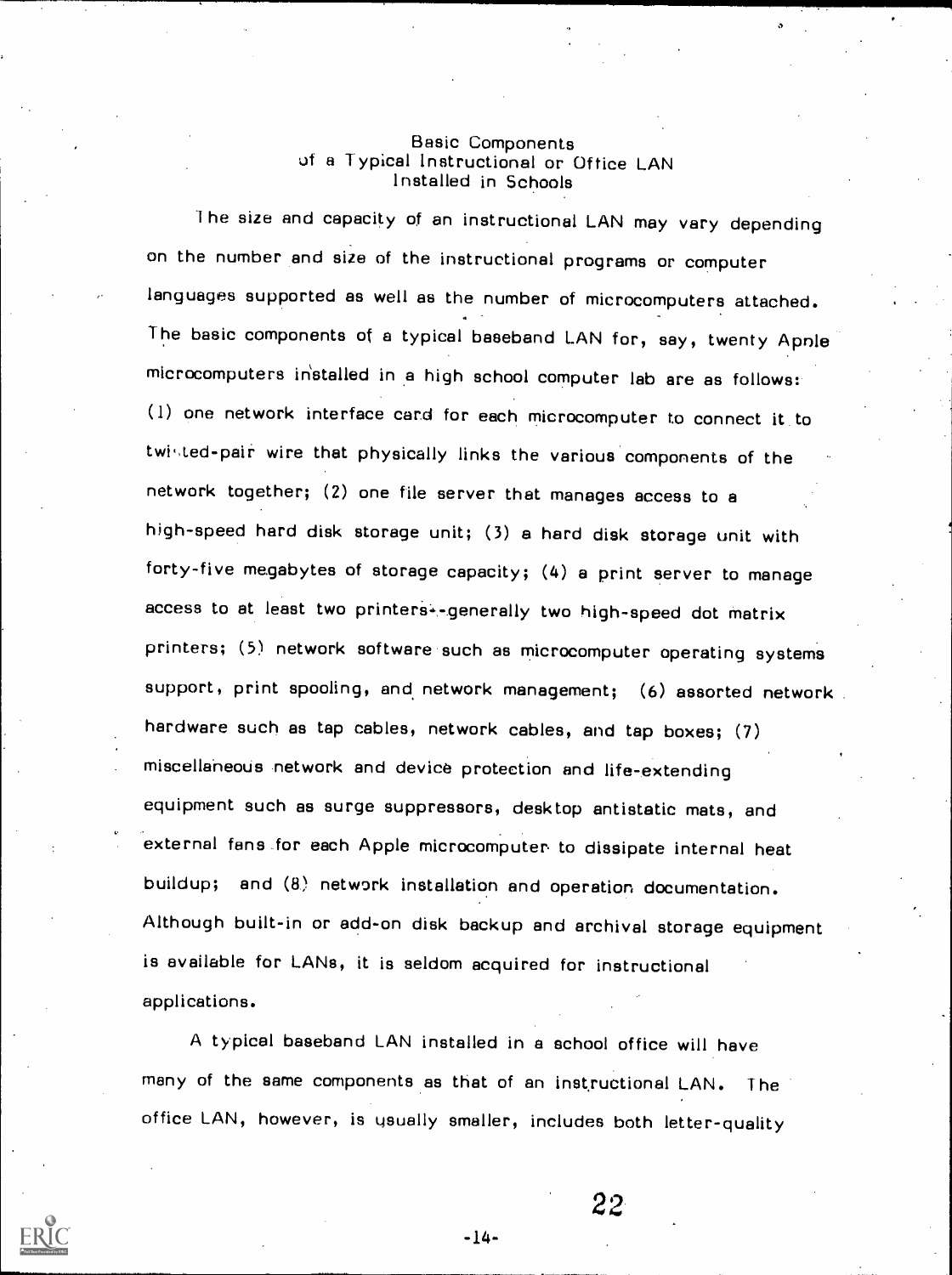and dot matrix printers, has built-in or add-on disk backup and archival storage, provides for the electronic transfer of messages between microcomputers, and frequently uses coaxial cable instead of twisted-pair wire. Some of the more expensive office LANs have a file transfer server that allows for the exchange of files between similar networks. Other LANs not only support the exchange of messages or files between microcomputers on the network but also between those located in, say, other offices or classrooms in or outside the building or even in the home. With office microcomputers more frequently downloading files directly from central computers, several office LANs are providing gateways to mainframe computers like IBM. Local area network gateways to value added networks like Tymnet and Telenet are also becoming available.

23

-15-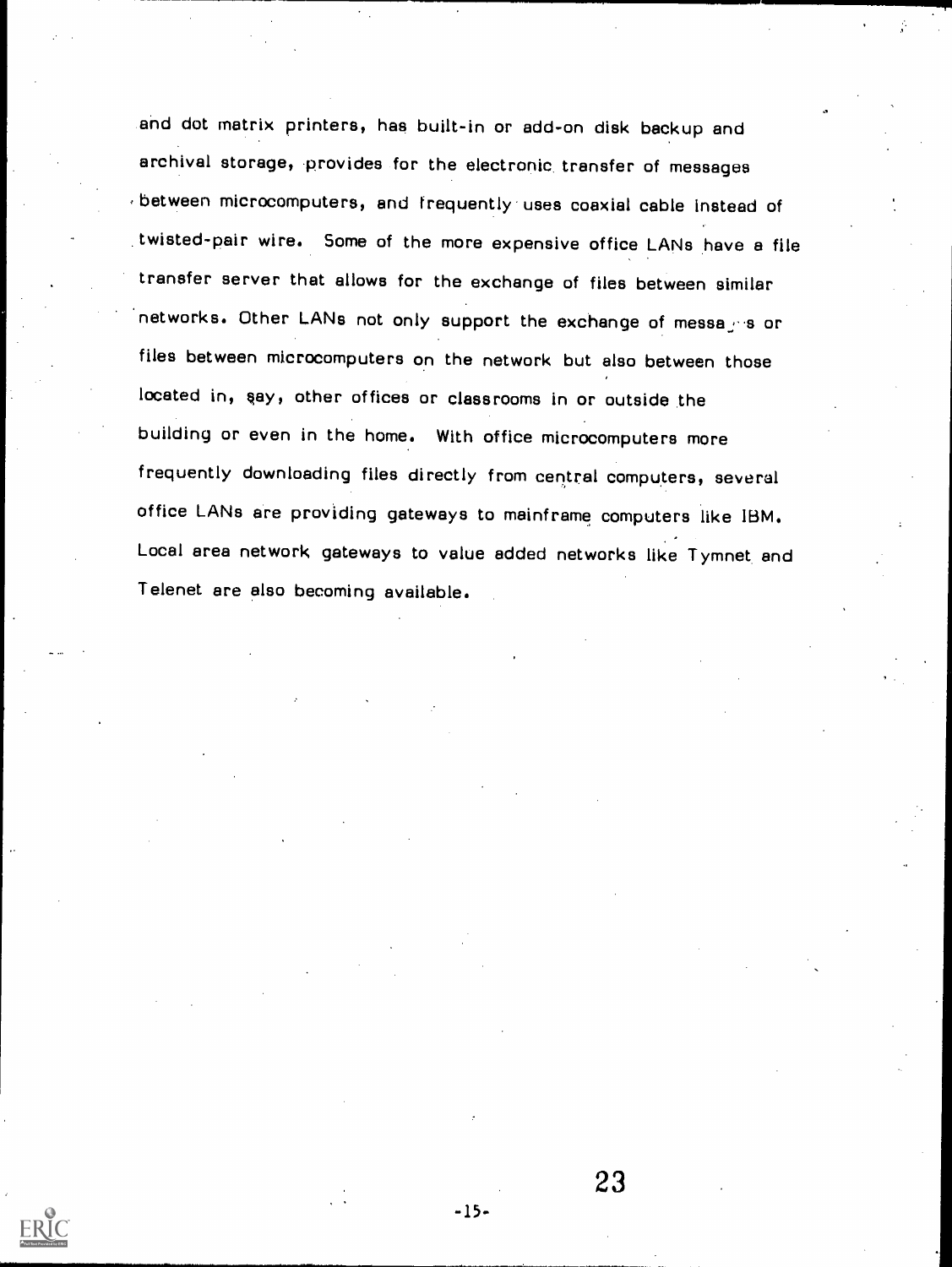# Instructional ono Vanace ment Applications

The linking together of several microcomputers on a LAN provides for several advantages not, available from  $a^i$  single microcomputer. With microcomputers linked together, students can share the use of public domain and network-licensed instructional software, thus eliminating the need for the teacher to manage the use of many individual copies of several different programs. And with appropriate software, the teacher also can unobstrusively monitor students' progress as they work at their own microcomputers. In addition, by means of network-compatible filing and database management programs, the network supports the central storage of student work and records, making the assessment of student progress and other aspects of classroom management easier and more effective. Ill] Another advantage of the network is the opportunity for several microcomputers to share expensive peripherals such as letter-quality printers and graphic plotters. T his sharing can often result in modest cost savings as well as more efficient use of such equipment.

The final major benefit of networks is obtained through the use

 $-16-$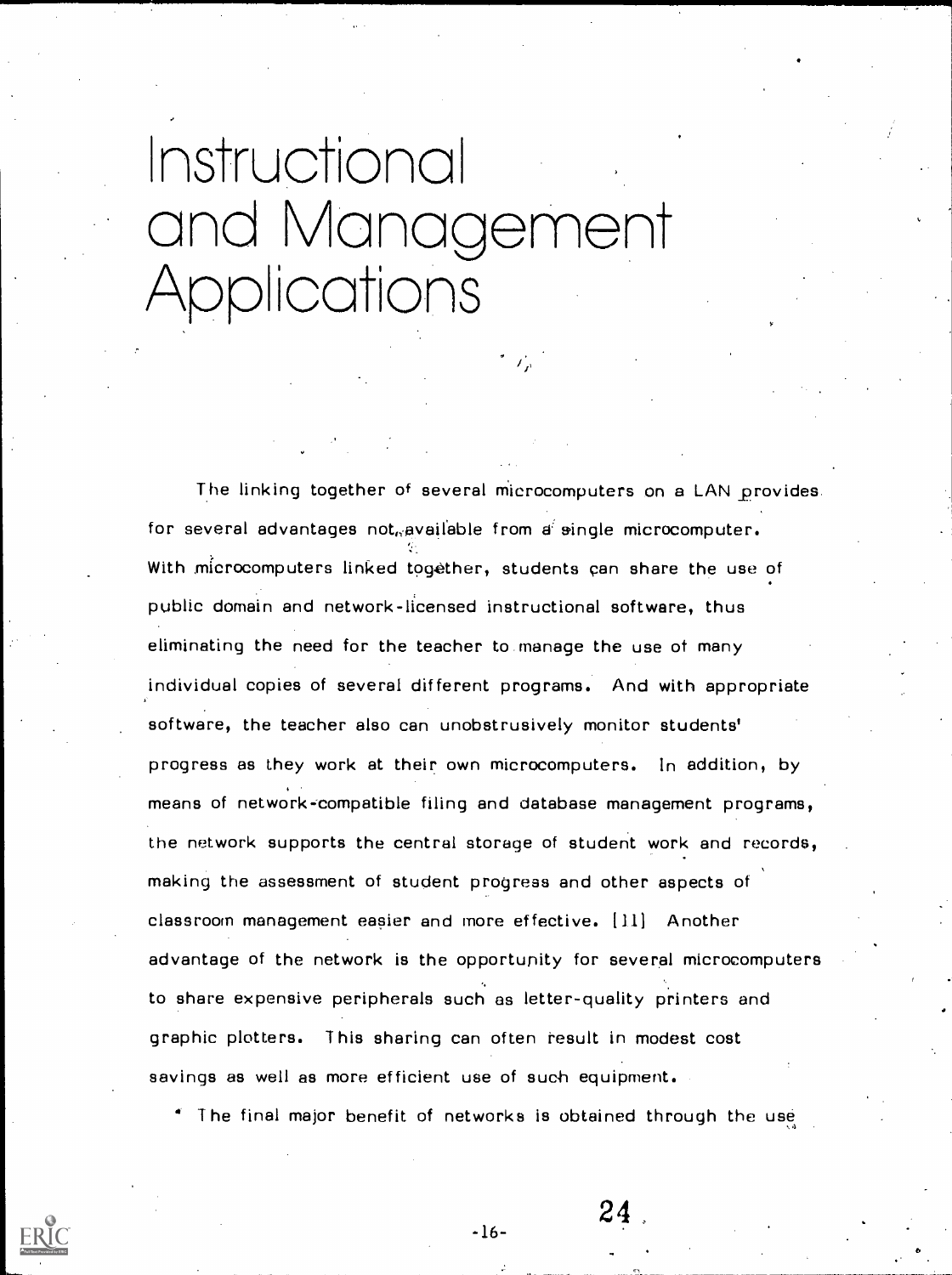of communications devices such as modems, bridges, and gateways. With these devices, microcomputers on a network can send and receive files between similar systems, share information between microcomputers using similar software, send and receive messages (electronic mail), send and receive files from mainframes and minicomputers, and link with value-added networks such as Tymnet and Telenet for local access to bibliographic database services such as Dialog, BRS, and Orbit. These database services are particularly valuable, to educators because, in effect, they turn the microcomputer into a library. From the classroom, office, or home, the teacher or administrator can search for and retrieve information from over 100 databases such as ERIC, Books in Print, National Newspaper Index, Microcomputer Index, Psychological Abstracts, and Dissertation Abstracts.

#### Instructional Applications

Several companies are marketing instructional software for LANs, especially those interconnecting Apple microcomputers. For example, Ideal Learning is marketing a series of full-year instructional packages for sixth-, seventh-, and eighth -grade .mathematics, science, and foreign languages to operate on Corvus's Omninet LAN linking Apple II microcomputers. [12] According to the vice-president of the company, over 100 schools, primarily in Minnesota and Wisconsin, are using its instructional software on Omninet LANs linking Apple microcomputers. Public domain instructional software developed by- the Minnesota Educational Computing Consortium (MECC) is reportedly running on several classroom LANs. A quarterly journal called The

 $\frac{1}{25}$  -17- 25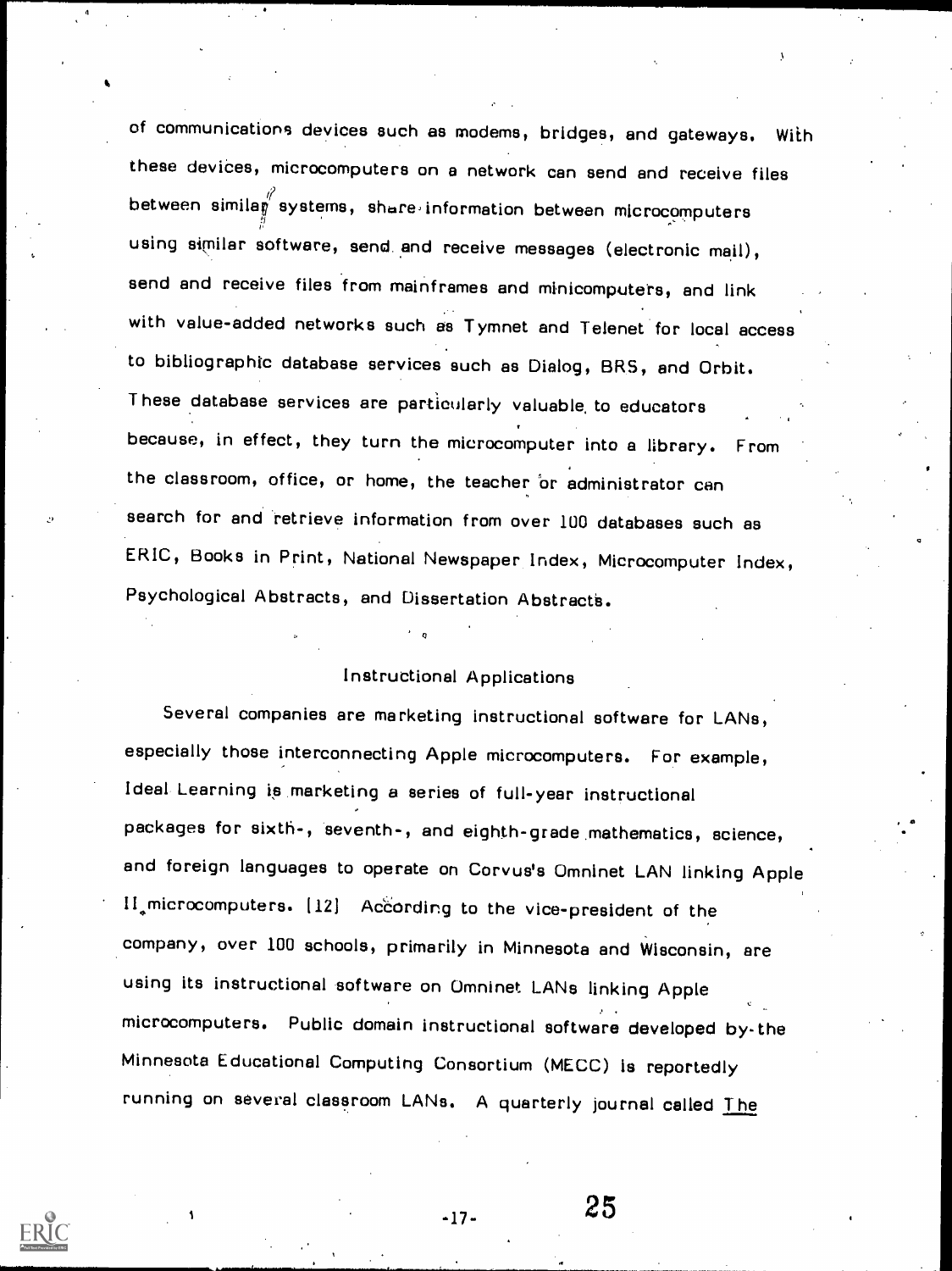Educational Networker, published by the Corvus Motional Educational End-Users Group, lists several pages of public school and college-level instructional software tested for compatibility with Corvus network operating systems. [131

One of the largest recent installations of IBM PC microcomputer LANs for 'instructional applications is in the Indianapolis School District. During the 1983-84 school year, the district installed Orchid's PCnet LANs in its nine high school microcomputer labs. Two labs in each high school contain 30 IBM PCs with 128,000 bytes of random access memory and one disk drive, color monitors, three dot matrix printers, and an IBM PC XT that functions as the network server.

All the microcomputers and printers are interconnected using Orchid's LAN. [14] The system uses computer-assisted instruction (CAI) software for English and math instruction. [15] At the beginning of the 1984-85 school year, Corvus's Omninet LANs were installed in Apple microcomputer labs in each of the district's fourteen junior high schools. These LANs in the junior high schools use several CAI programs and a commercial word processing program (Magic Wii.Jow) licensed for network use. [14)

Other school districts' use of LANs for instructional purposes has been. documented. The Reynolds School District in Troutdale, Oregon, has networked fifteen microcomputers sharing a hard disk drive in each of its two high school computer labs. Oregon City High School in Oregon City, Oregon, has a computer lab of twenty microcomputers sharing a hard disk drive interconnected on a  $LAN.[16]$  The

 $-18- 26$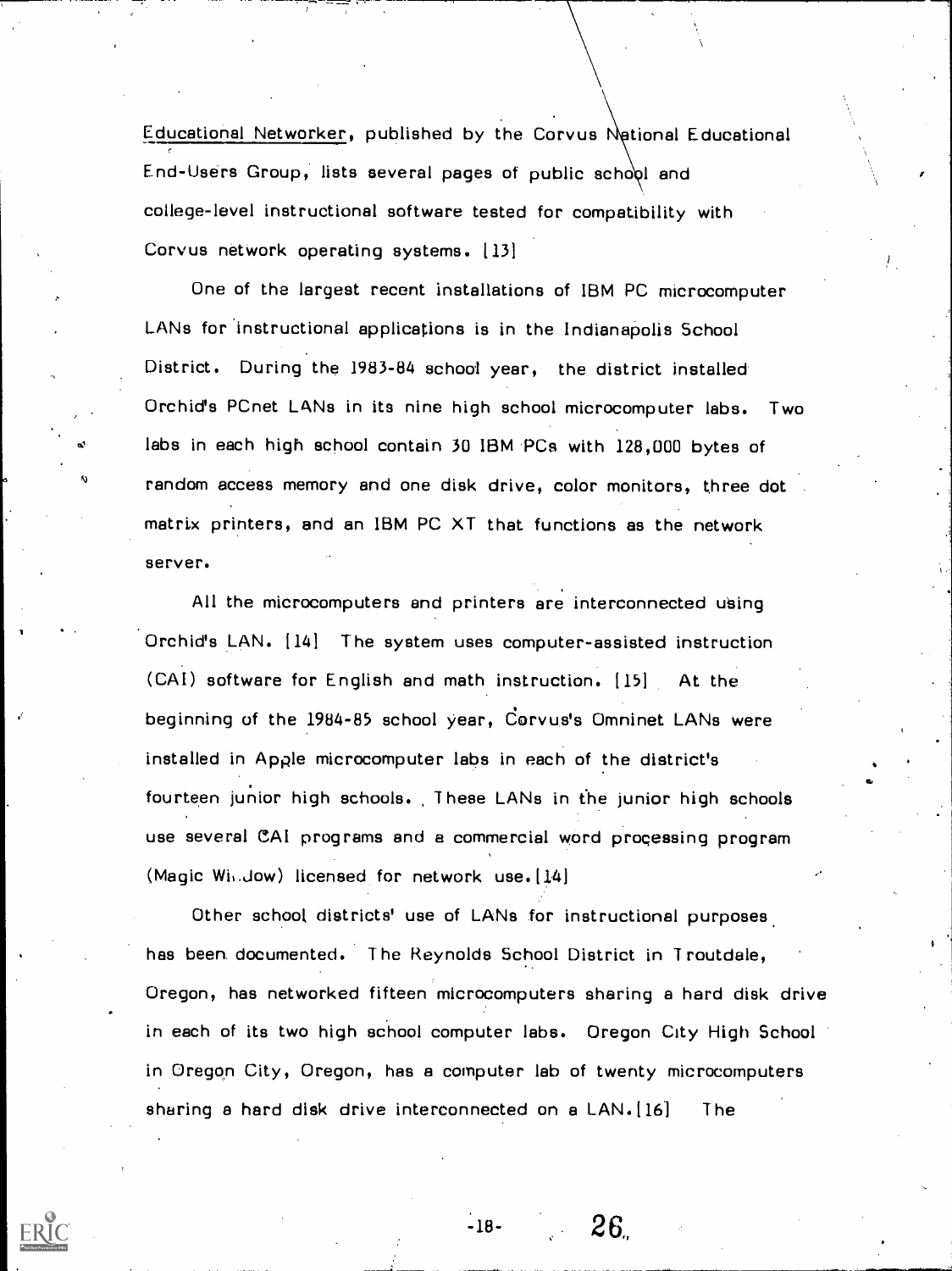Lexington, Massachusetts, school district uses a broadband LAN to manage instructional applications on its microcomputers as well as to report attendance, to send messages between administrators and teachers, and to transmit announcements and other information vie <sup>a</sup> bulletin board. [17] The largest reported installation of LANs is in West Virginia where each of forty-five vocational high schools in the state has a computer lab containing twenty microcomputers networked tpgether with four printers. Each LAN has communications software and .a modem enabling it to transmit data over telephone lines to any other high school LAN in the state. In addition, users at each LAN "can call up data and programs stored in a state-operated central library." (17, p. 25)

#### Administrative Applications

13,ecause the use of microcomputers for administrative applications is significantly behind that of instructional applications in most school districts, the use of LANs to interconnect office microcomputers is still in its infancy.

Once a sufficient number of microcomputers exist in the distict or building-level offices, the addition of a LAN to interconnect the microcomputers in these offices can be justified. Once installed, a LAN's administrative applications are many. Record keeping, word processing, budgeting, scheduling, and inventory control are but a few of the administrative applications that can be enhanced with the use of an office LAN. LAN vendor-specific\_vertical applications software--that is, software designed for a specific group of users--is

27

 $-19-$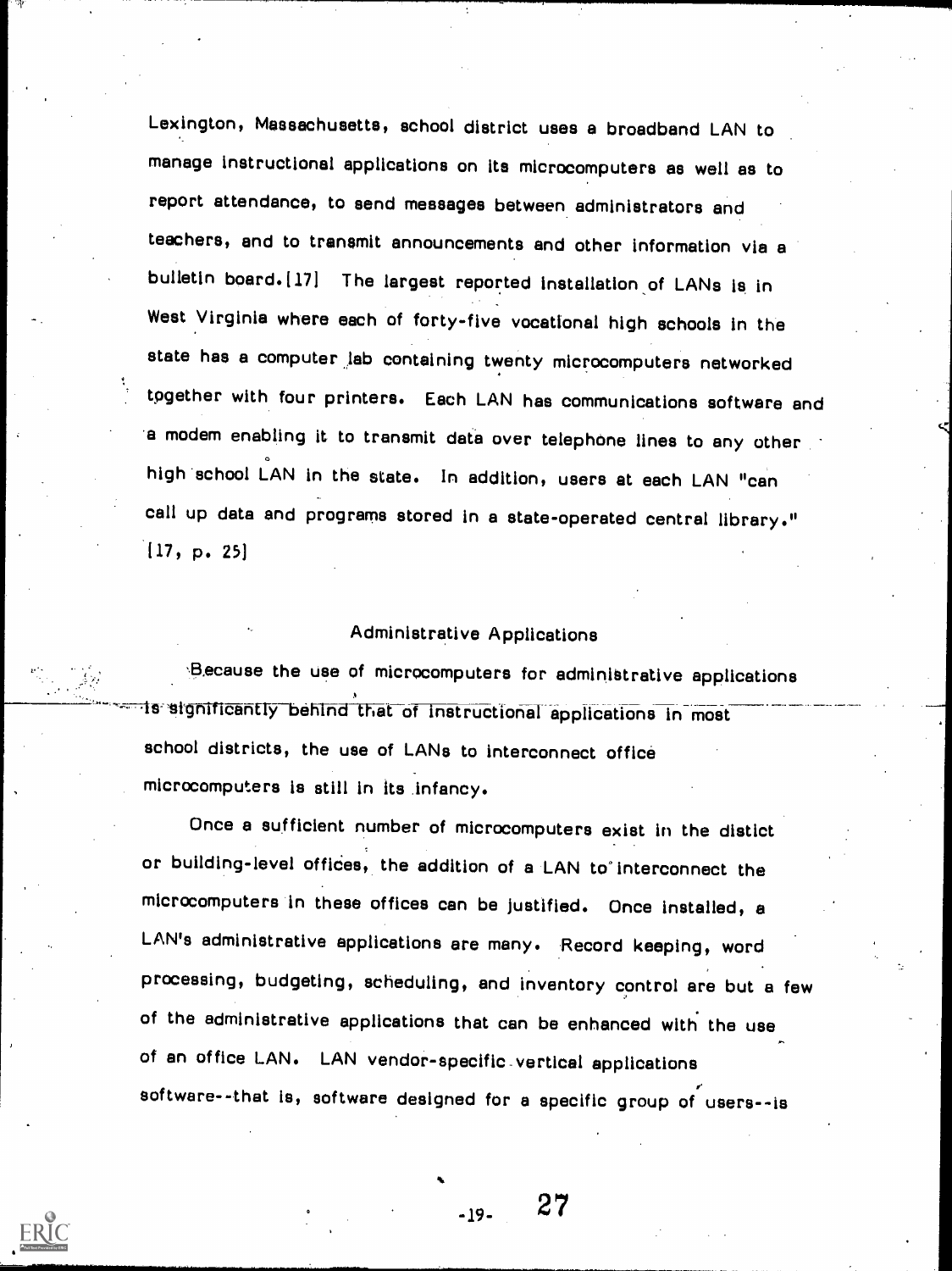available for school attendance, student registration, school scheduling, and grade reporting. [18]

A growing number of general purpose administrative application programs such as word processing, electronic spreadsheet, database management, accounting, and electronic mail are currently available for several LANs.1191 A few popular business application programs such as VisiCalc (spreadsheet) and dBASEII (database management) will already run on certain LANs and are licensed to do. so. Other widely used business software such as Lotus 1-2-3 (Integrated applications) and Microsoft Word (word processing) are being developed specifically for certain LAN vendors, especially IBM, 3Com, and Corvus.

Electronic messaging and the rapid transfer of such information as budget projections, reports, and letters between microcomputers connected to a LAN represent the most exciting application of LANs in the school office. Consider the following near term scenario suggested by Lindelow:

Ed Lanningi principal of Jefferson Middle School, arrived for work at 7:45 Monday morning. After logging onto his...micro-computer, he began to read his mail on the screen. His secretary wanted his approval on several letters before having them printed and mailed. Several teachers had sent messages, including a request for special materials purchase, two notes on disciplinary actions, and a suggestion from the English teacher for a new textbook. Dave Morgan, the assistant superintendent..., had left a<br>message requesting transmission of Jefferson's tentative budget for the coming year. The last two messages were from<br>other principals in the system, both responses to Ed's ideas on food service management, which had recently been posted on the district's electronic builetin board. [20]

Local area network electronic mail and file transfer software necessary to make the above scenario a reality is available today. In a few school districts and community colleges parts of the scenario



-20-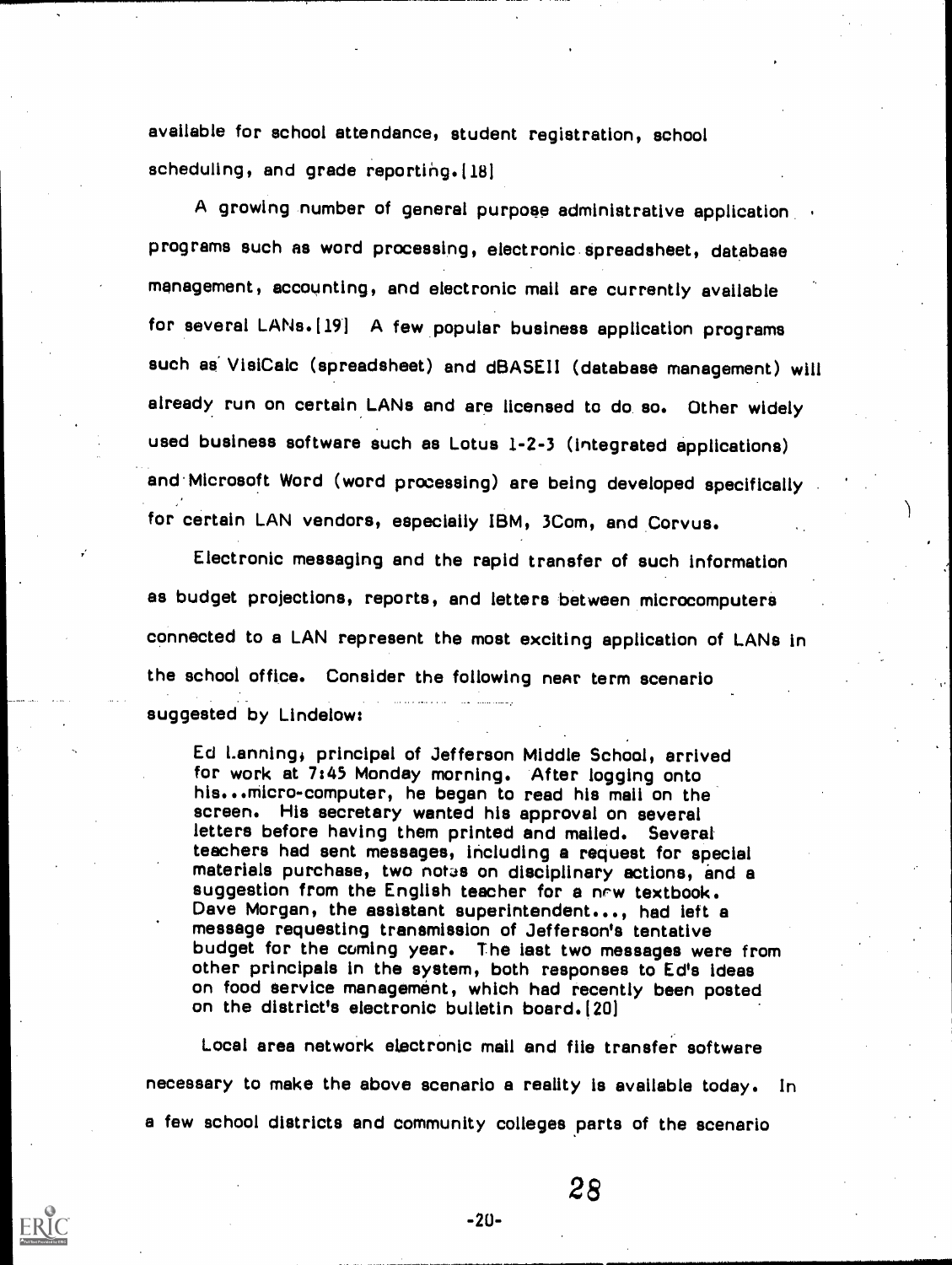are already operational. For example, in Banks, a small (1,000 students) school district west of Portland, Oregon, a LAN was installed in the central office in 1984. The LAN consists of an IBM PC XT network server, four Compaq microcomputer workstations, one dot matrix printer, and one laser printer. Latters, memos, and reports are regularly shared between the office secretary and-various administrators including the high school principal and the superintendent. In addition, the district uses an electronic spreadsheet program to prepare the annual budget. The budget Information is shared electronically between administrators on the network during the development stage. A database management program is used to format file transfers between the district and a statewide data processing agency located in Eugene, Oregon. Once formatted, the files are then transmitted over telephone lines to the data processing agency from one of the district's Compaq work stations using a data communications program and a modem. The district expects to implement an electronic mail program before the end of the year.

An electronic mail program has been used successfully for nearly a year on a LAN interconnecting Apple microcomputers installed in several administrative offices at Lane Community College in Eugene, Oregon. Written by a systems programmer at the college, the electronic mail program is used to exchange messages and electronic spreadsheet files between several central office administrators including the president. The electronic mail program will be used as the LAN communications backbone for the exchange of database management program files and the uploading and downloading of files

-21-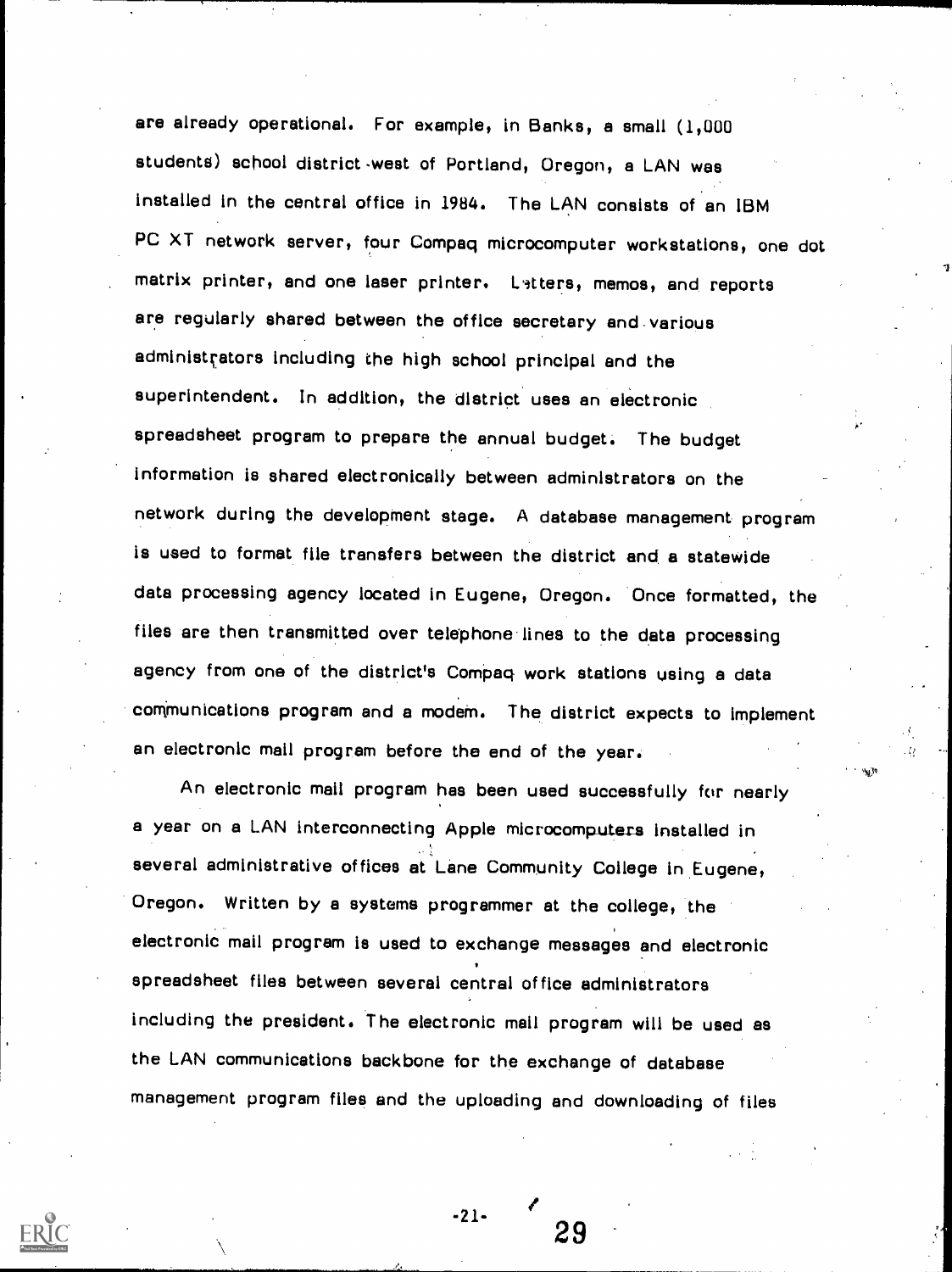from the college's mainframe computer. Both of these applications are expected to be online in early 1986.

-22-

ERIC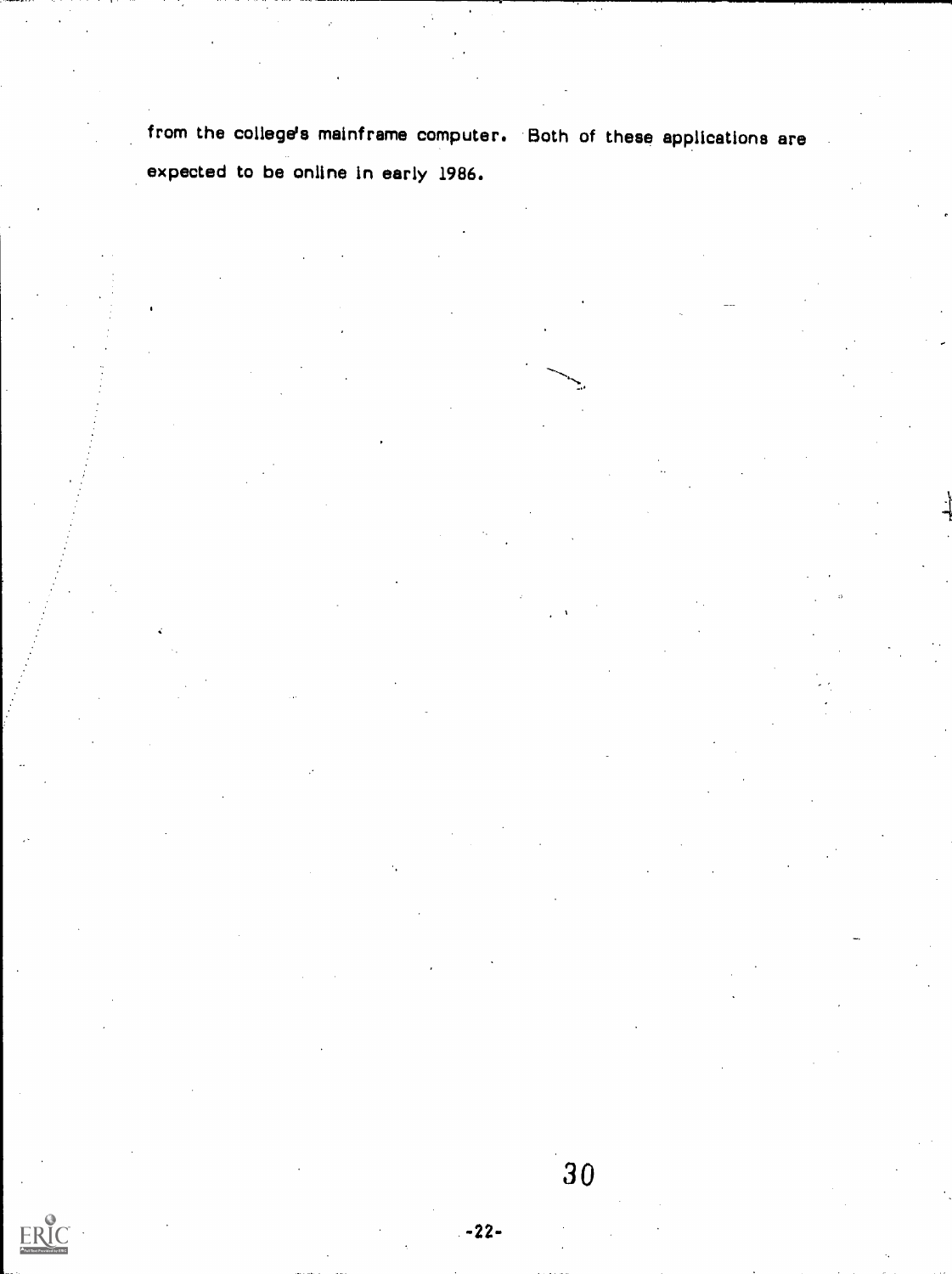### Current Limitations to Use of LANs<sup>:</sup>

Users of any piece of technology as complex as a local area network are bound to encounter problems. In the case of LANs, limitations and difficulties fall into several categories: technical, personnel, financial, managerial, and legal. The bulk of this chapter pertains to four specific problems. Before discussing them, however,. several other problem areas are worthy of mention.

Perhaps the most numerous problems facing LAN users are technical in nature. One such problem is the poor, if not impossible, communications between dissimilar microcomputers and networks. Lack of network standards and limited upward compatibility with newer, higher performance LAN systems is also a serious impediment to widespread LAN adoption. These and other such problems are regularly discussed in data communications trade journals and microcomputer magazines.

Also deserving mention are several personnel and financial problems that could deter the installation and use of microcomputer LANs by many school' districts. These problems include (1) the general

-23- 31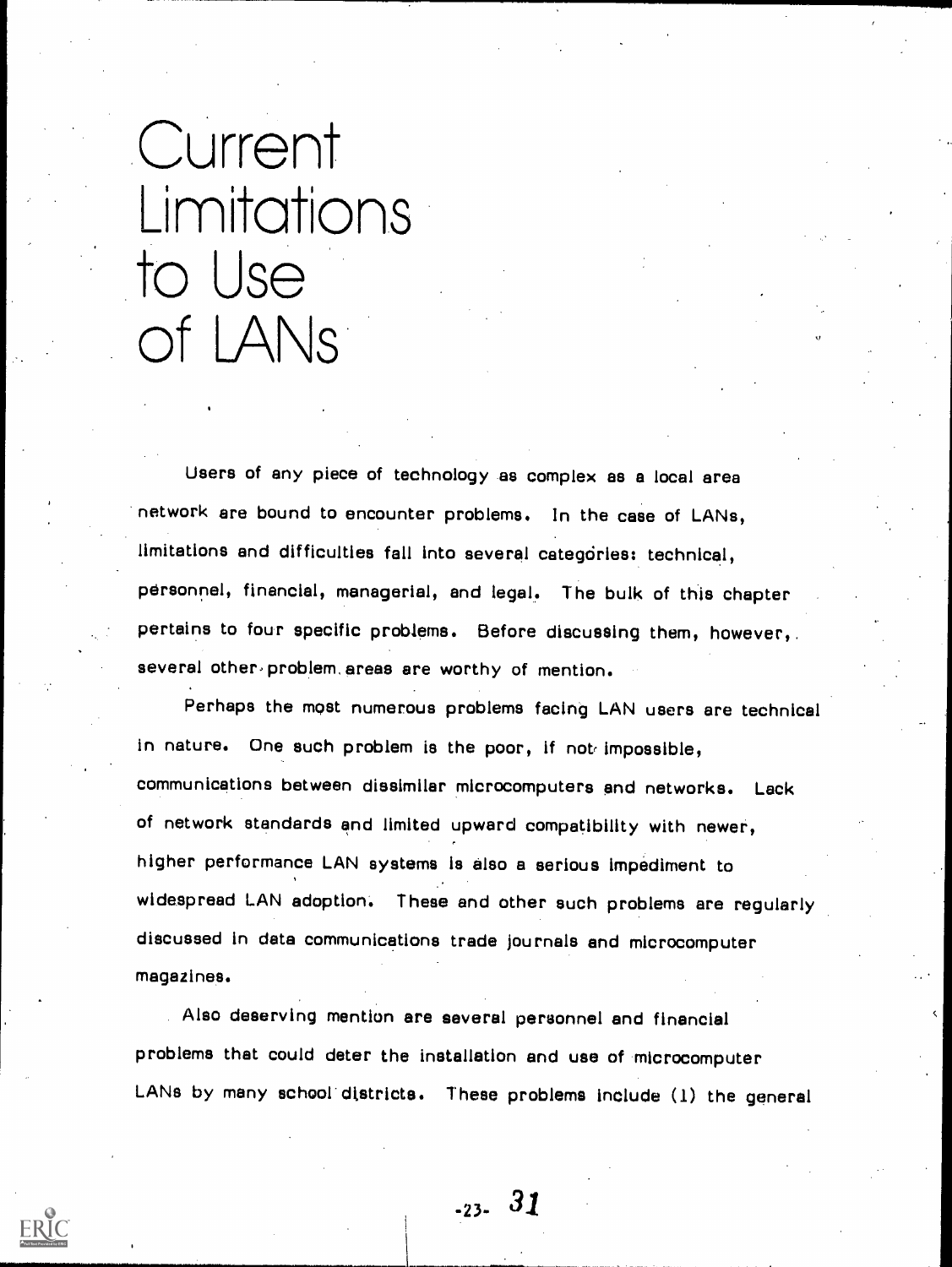lack of understanding by many administrators about the use of microcomputers in schools--compounded in many cases, by their own reluctance to use them; (2) the shortage of school district data processing personnel with training and experience in the use of current computer data communications and networking technology; and (3) the lack of funds (a) to purchase a LAN, assuming of course that the network is 'determined to be useful and cost effective, or (b) to hire or train a person to manage it.

The following discussion of four major limitations in the use of any microcomputer LAN available on the market today is based primarily on research involving interviews of LAN users and evaluations of LAN hardware and software  $[11, p. 8].$ 

These four limitations are as follows: (1) The need for network management, (2) the shortage of technical support from retail stores and LAN vendors, (3) the lack of multi-user database management system (DBMS) software, and (4) the legal barriers to the use of single-user software on LANs. The relevance of these limitations to potential users of LANs in elementary and secondary schools will also be emphasized.

Need for Network Management

The management of a local area network for microcomputers is not a trivial process. For the stand-alone microcomputer, software applications in education are numerous and well documented for some machines such as the Apple. The opposite is true for most 'local area networks. More often than not, one must be able to write special

 $-24-$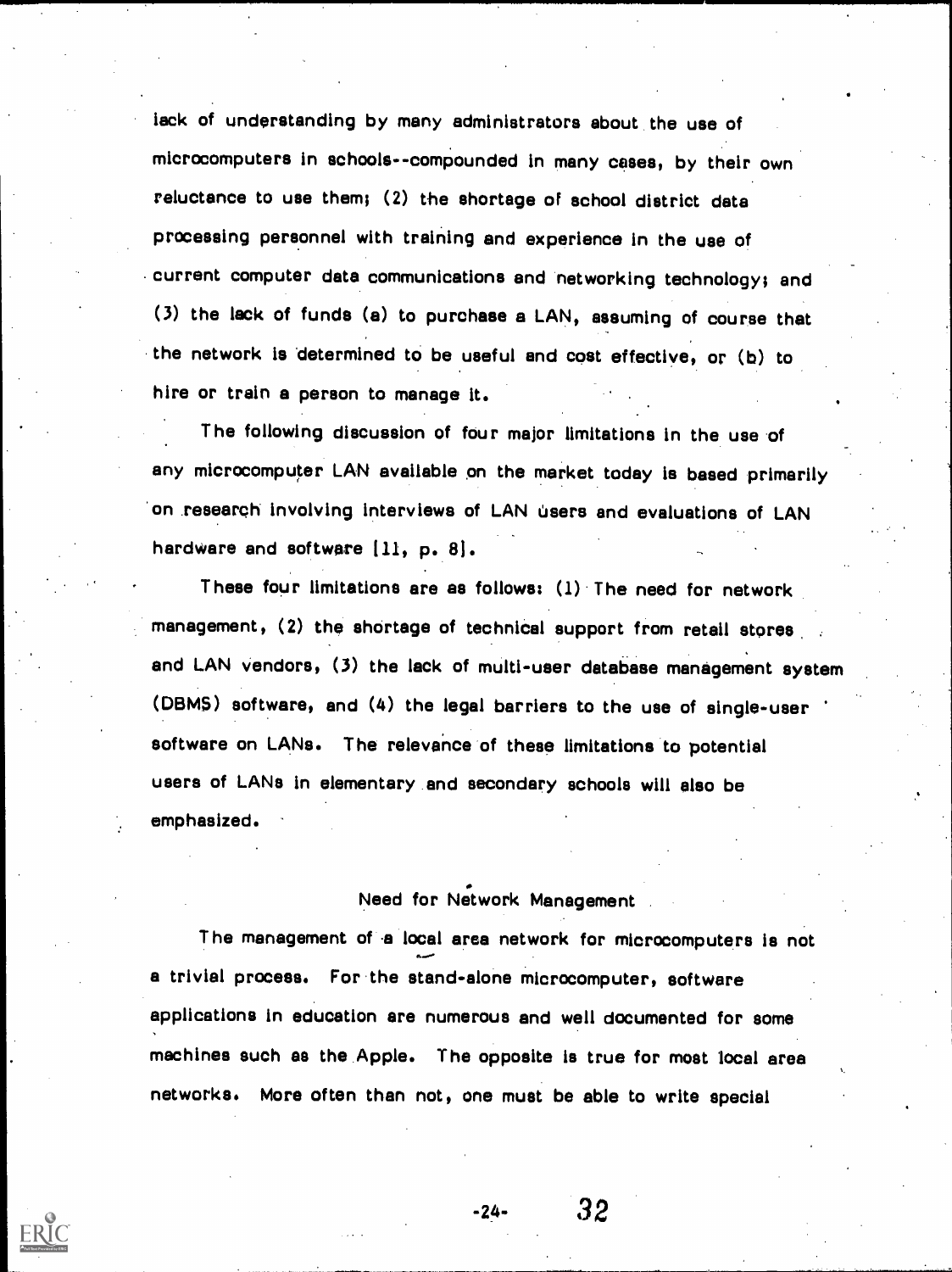programs in the language of the LAN application software to ensure full utilization of the network. Furthermore, when resource sharing is one of the objectives of the LAN, someone has to set priorities for access to printers, graphic plotters, and other peripherals, as well as manage the output.

In the case of most local area networks the heavy workload is at the beginning. Installation--the process of setting up and debugging the network--can take anywhere from two weeks to two months or longer, depending upon the type of the network and the range of software applications. Implementation tasks include creating volumes for users, writing utility programs so that the application software users are accustomed to running on a single computer operates in the same manner on a network, writing a network users' handbook so everyone understands how to use the full capabilities of the network, and--where expertise is not available from the local retail store or network vendor (as is Often the case with LANs)--physically connecting all the parts of the network together and making it work.

Most people using microcomputers in offices and classrooms have come to rely on them for various ongoing management and instructional applications. Therefore, when impleme'nting a LAN, "one cannot afford such snags as software incompatibility, printer problems, or a serious disaster such as lost data." [21] Even with a network manager, such problems can and do occur. Without a network manager to help solve them, however, these and other problems can significantly disrupt the office or classroom environment and even jeopardize the use of the LAN altogether. As one purchaser of a popular.local area network reports:

-25-33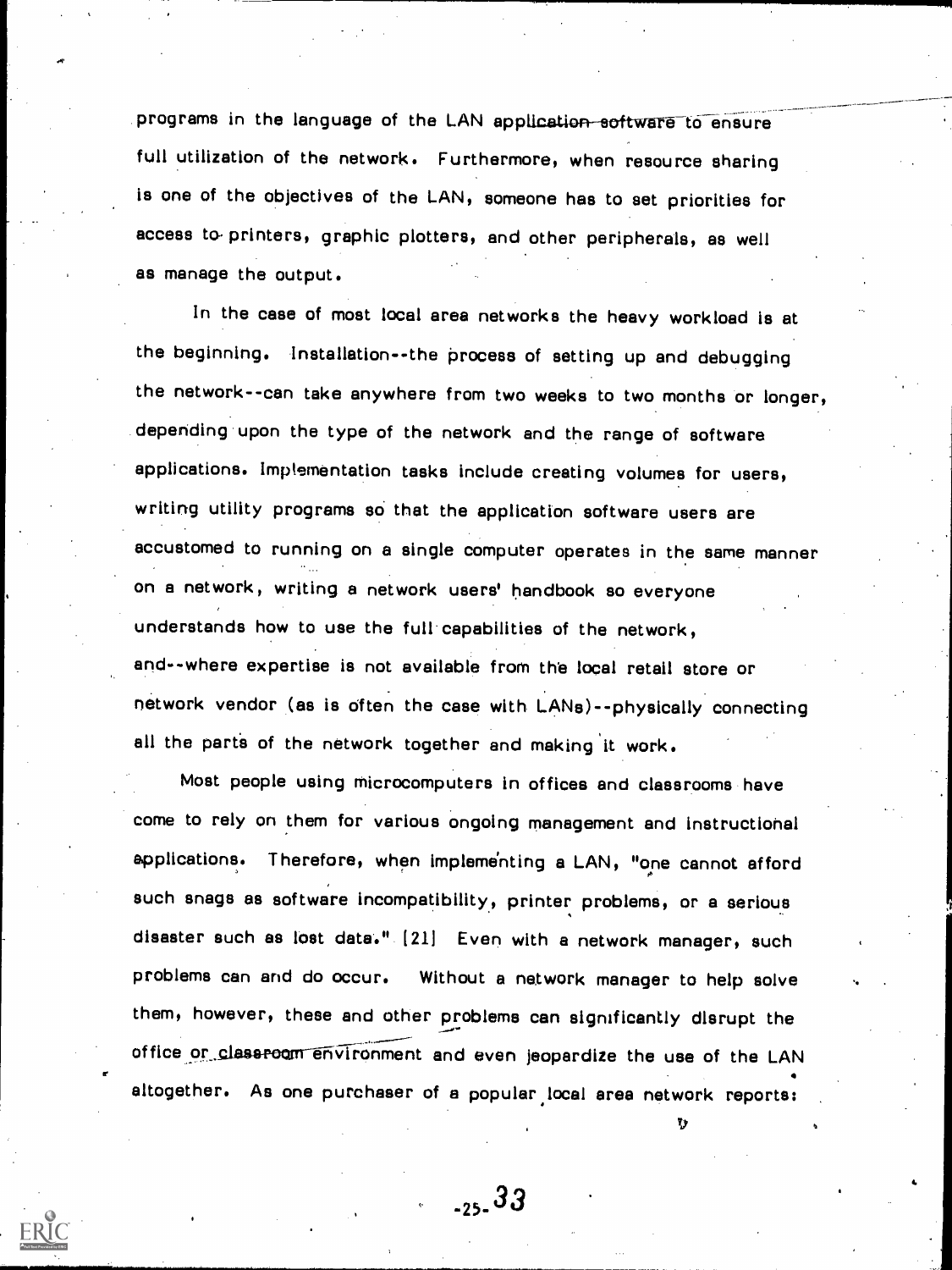"We could not have made the, decision to use ...the Omninet system without the assurance that generous amounts of experienced help for the technical business of setting up and maintaining the system would be at hand." (22]

#### Shortage of Technical Support from Retail Stores and LAN Vendors

Closely related to the problem of the need for network management is the shortage of technical support for LAN users from computer retail stores and LAN vendors. Persons responsible for installing most LANs on the market today must have considerable technical training and experience in data communications. "Networking is not <sup>a</sup> subject for the faint-hearted; there are problems with simply stringing cables--such as signal interference from other electrical products - -it requires some degree of sophistication to solve."[23] Don't expect to find such persons at most of your local computer stores. All retail stores offering LANs for sale are glad to sell you the network, but

(a)t present...it's tough to find consultants and dealers who have practical experience with networking installations for personal computers. Deciding which networking technology to use is a huge step beyond deciding which computer .ystem to buy--and a matching level of technical sophistication to both sell and install the system is required. (24]

And don't expect very much help from the LAN vendors themselves, either. There is a surprising lack of technical expertise available to the purchaser of a local area 'network -from the company that manufactured it. For example, an Oregon community college purchased a popular baseband LAN for ise in its business offices. It took systems

-26-

34

.1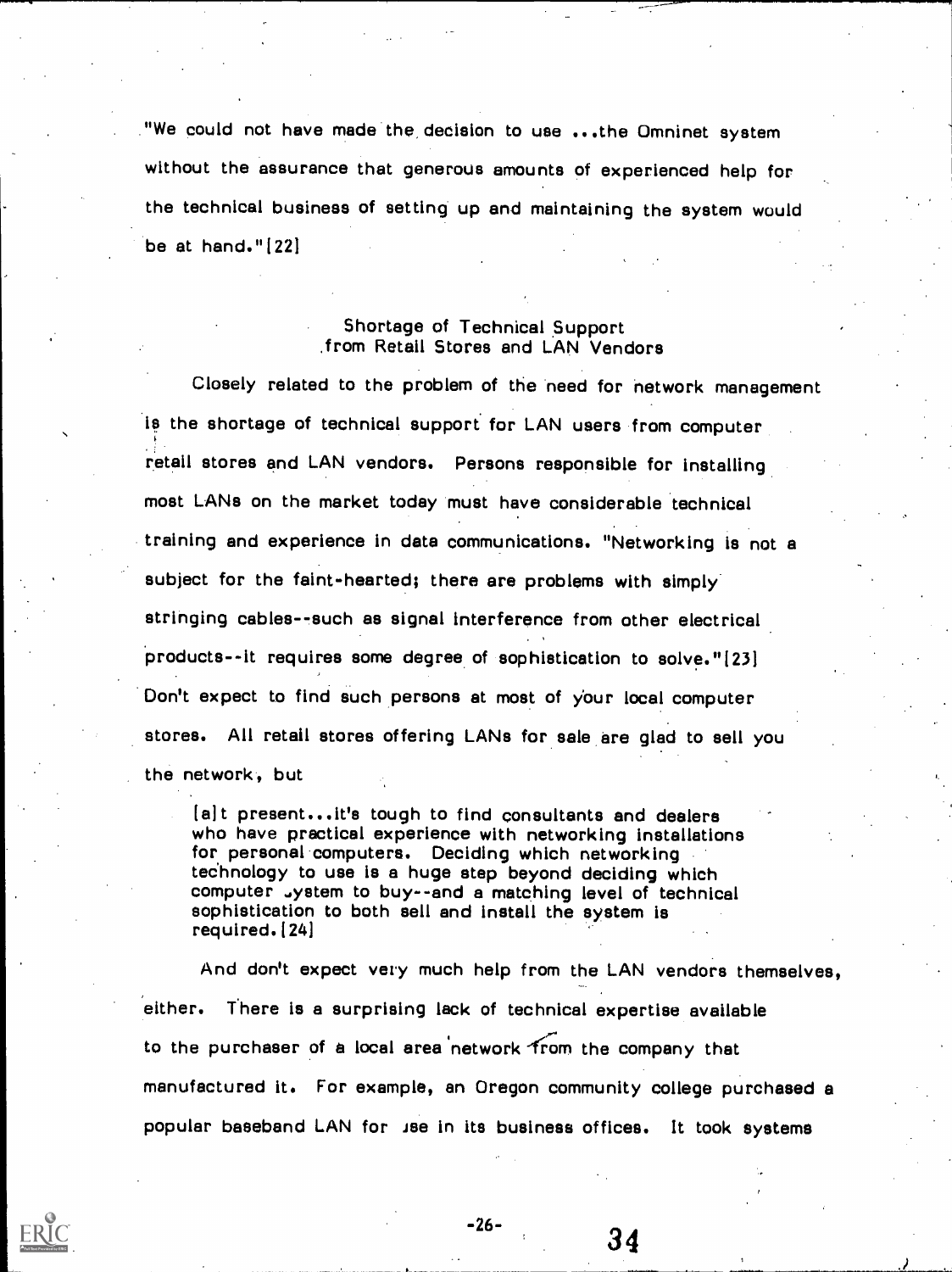programmers in the college data processing center approximately two months to install the LAN with no assistance from the vendor. Repeated calls to the vendor for help were not successful. When the hard disk unit failed, the vendor refused to replace it, instead offering to repair it at an estimated cost of \$1,100. A local technician was finally able to, repair the drive--at one-fourth the cost quoted by the vendor--by following instructions In a technical manual obtained from the vendor. The quality of technical support provided to LAN retailers by the major vendors will likely improve as more LANs are sold and installed, but such support will probably not be generally available to the end-user for several years.

### Lack. of Multi-User Database Management System. (DBMS) Software

Multi-user access to database management system (DBMS) software written for single-user processing is difficult, if not impossible, to obtain on most local area networks. Very few DBMS programs currently include provisions for concurrent, multi-user access (read/write) to common files. LANs generally provide some form of primitive record locking to prevent more than one person from accessing a database at a, time.

They do not, however, generally Include more sophisticated means to guarantee database integrity common with mainframe and minicomputers such as synchronization and queuing.

Also, database security is not available for LANs at a level of sophistication that most'database managers have come to expect with mainframes and minis.

-27- 35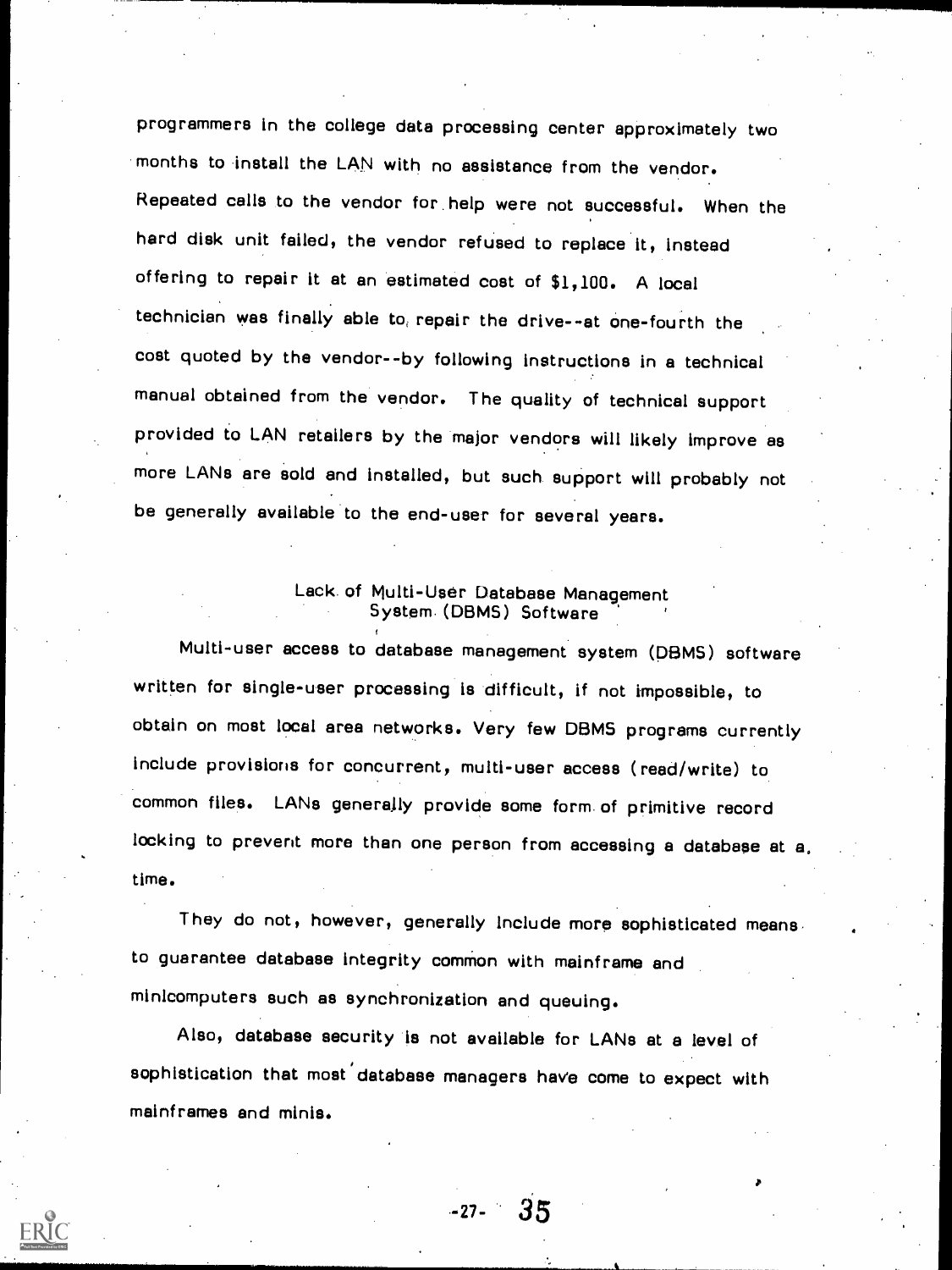Methods for restricting access to certain volumes, to certain records within a volume, 'or to fields within those records are either totally missing or only partially available on most LANs on the market today. Can LAN vendors guarantee that a student will not have access to his or her grades, but that a teacher, or counselor, or principal will have such access? Regrettably, the answer, in most cases, is no. Can a teacher have "read only" access, say, to his or her personnel file, but be prohibited from accessing a field containing letters of recommendations, where the right to see. such recommendations had been waived? Again, the answer, with few exceptions, is no.

#### Legal Barriers to the Use of Single-User Software on LANs

Not only is most popular database management systems software nc<sup>+</sup> available for the local area network, but LAN versions of popular. single-user word processing programs like Bank Street Writer and Wordstar or spreadsheet software like 1-2-3 or Multiplan are not available either (though they are likely to be for some LANs at least by the end of 1985). The reason a single copy of these programs cannot operate on LANs is largely due to legal barriers, rather than technical ones. To legally use any of these programs on a LAN, one must buy one package for each microcomputer on the network! To do otherwise is to violate either the software vendor's licensing agreement, which accompanies each box of program diskettes, or section 117 of. the Federal Copyright Act of 1976, which makes it impermissible "to take a program that was not designed to copy itself in a network, and to distribute it to the various personal computers in the

 $-28-$  36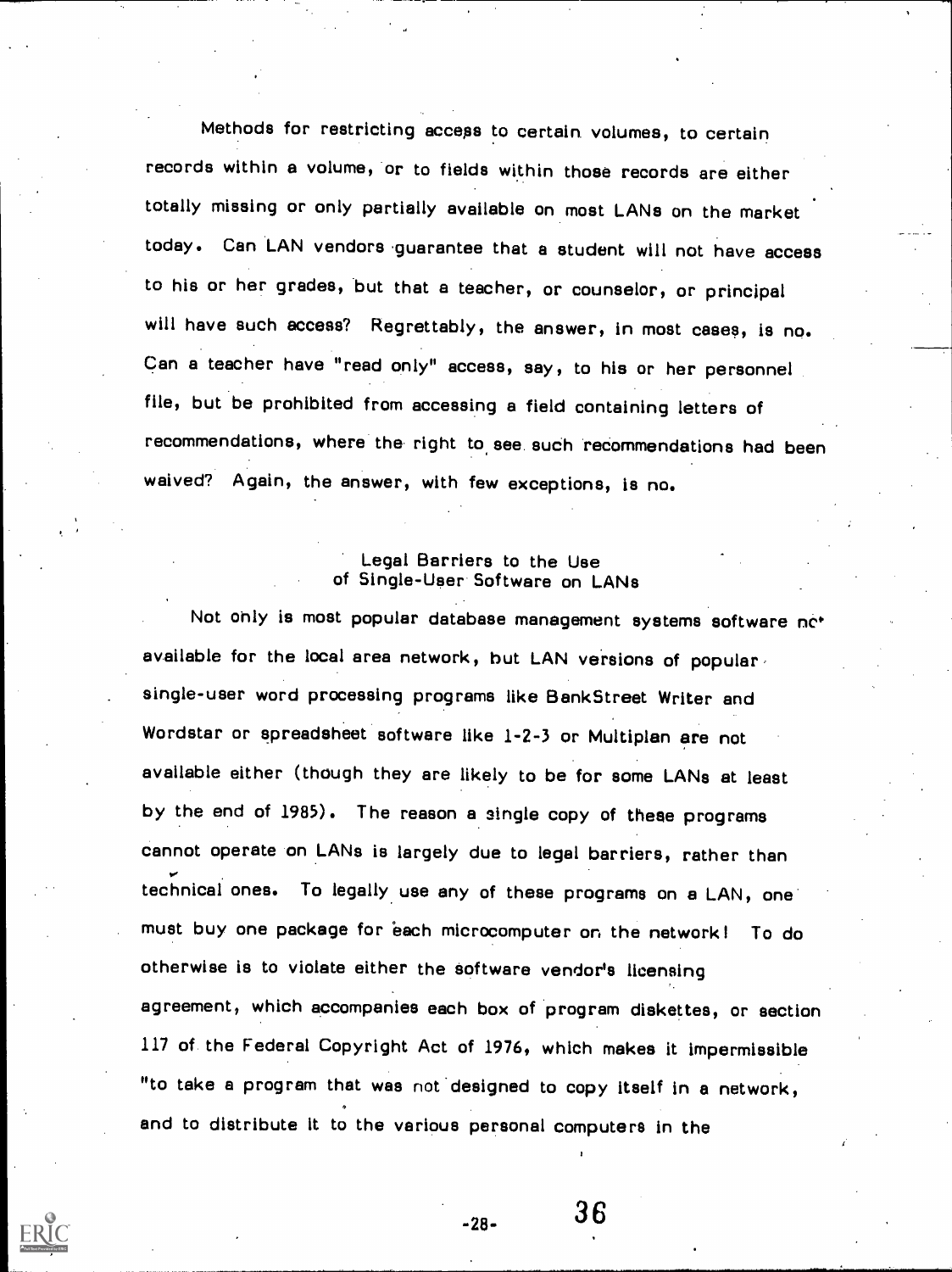network." [25]

Licensing represents a major legal barrier to the use of single-user software on LANs, but it is a highly complex and unsettled area of contract law. Most legal experts in this area appear to support the right of softviare vendors to license rather than sell their products, thus putting them outside the scope of certain sections of the 1976 Copyright Act. [26] One legal expert, however, writing in a recent issue of The Computer Lawyer, argues that when a user purchases a software package, the transfer constitutes a sale, not a licensing agreement. 127] Until the Issue is settled, if at all, by the United States Supreme Court, suffice to say that persons using licensed single-user software on a LAN without permission from the vendor risk legal action.

The International Council for Computers in Education has issued guidelines for the use of copyrighted software on a local area network. These guidelines represent more hope than reality, however, with respect to the copyright issue. The hope is that software vendors will begin to acknowledge the growth of local area networks and supply software at a reasonable price for use in a multi-user environment--especially in schools. There is also the hope that schools in turn will honor the copyright limitations on single-user software while trying to reach accommodations with software companies--through some sort of licensing agreement--for network applications. (28]

 $-29-$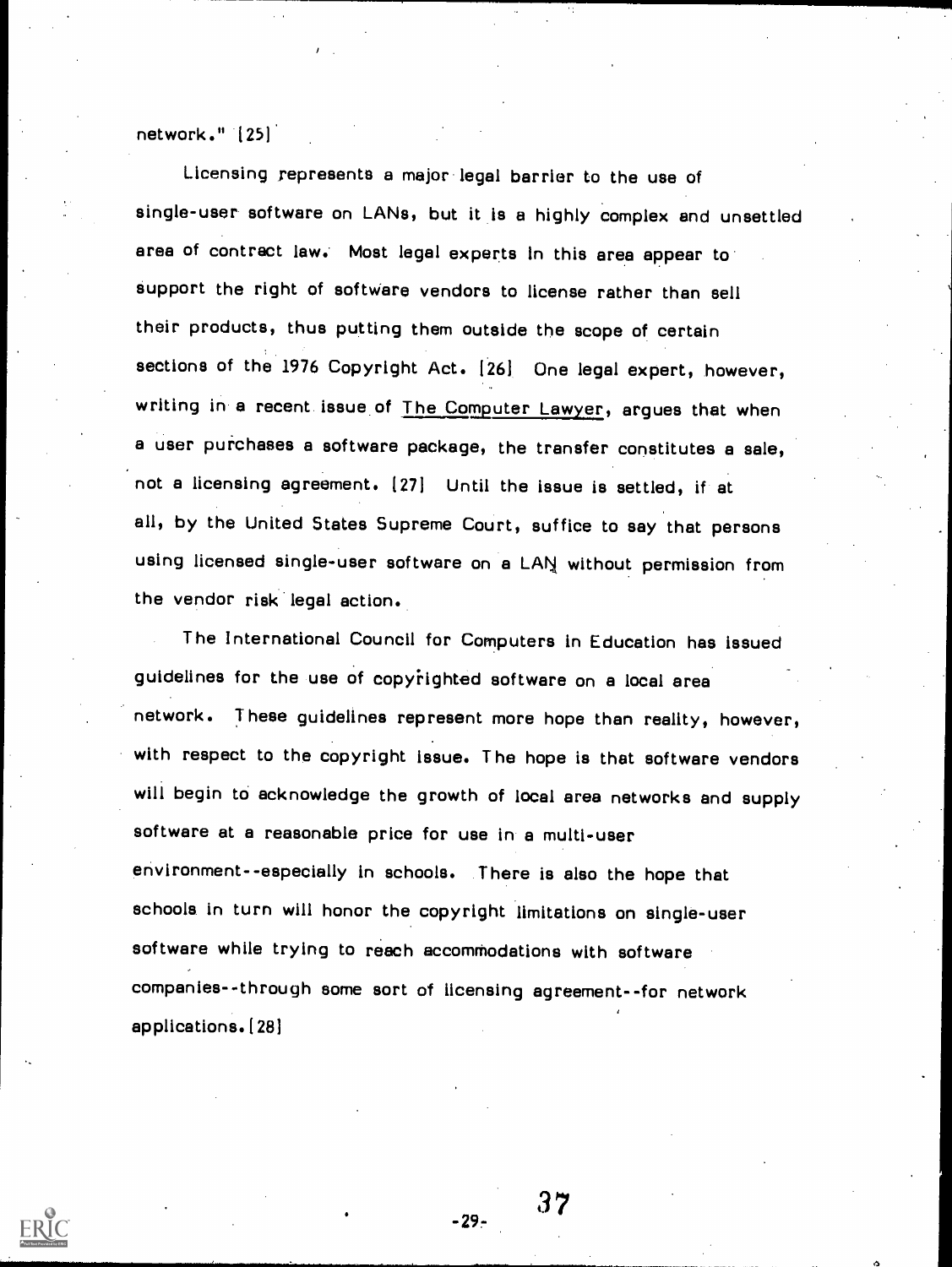# What **Educators** Should Do about LANs \ow

Even with their current limitations, however, LANs offer gregt promise to the microcomputer user in education. They allow users to retain their computing independence while also participating in the benefits of instructional and management applications enhanced by communications and the sharing of programs, data, and peripherials.  $[11]$ 

But at this stage in the evolution of LAN technology, it would be unwise for most school districts to commit large sums of money for the purchase of LANs. No LAN on the market today. is a "turnkey" product. You cannot just buy a LAN at your local computer store, take it to school, plug it in to two or more microcomputers, turn it on, and start transferring files, sharing printers, and accessing databases. If your district does have some money available, however, the purchase of a small, low-cost startup or prototype network initially Interconnecting two or three microcomputers would be an excellent way to get some hands-oh experience with LANs before attempting to install a larger system.

-<sup>30-</sup> 38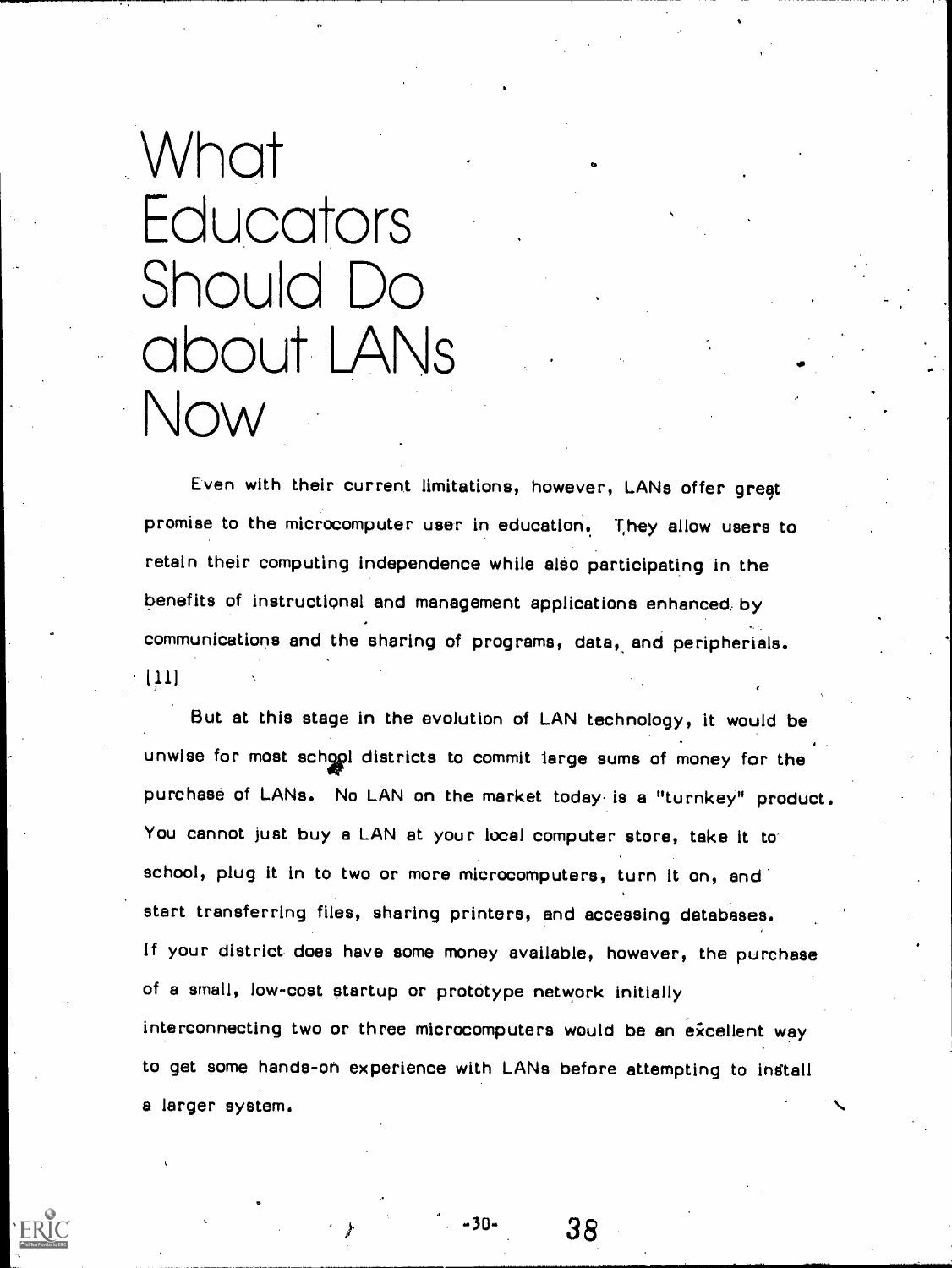But before purchasing even a prototype LAN, you should learn as much as possible about what LANs re and what they can and cannot do now and what they might be able to ,o in a year or two. You can accomplish this in several ways, none of which are mutually exclusive. You could begin by reading some of the books and articles listed as refefences in this chapter. Next, attend a LAN training session. LAN workshops or seminars are often available in large cities, but they are generally very expensive and quite technical. Some universities such as the University of Oregon, University of Houston, North Texas State University, and New York Uniyersity are offering classes and workshops on LAN and data communications technology and applications. Finally, try to visit two or three school districts in your state or region that have installed LANs for instructional and management applications. Be sure to talk to the people who use the network on a daily hasis as well as to the network manager.

You should also begin to assess the present and future instructional and management data communication needs of your district.

The creation of a task force made up of students, teachers, administrators, and classified staff to begin this data communications needs assessment process is highly recommended. If sufficient expertise is not avaiable In the school district to conduct this assessment, consider calling in an outside consultant. But expect to spend some time finding a qualified consultant. People with the iippropriate training and experience to conduct such an assessment and to assist the district In planning, selecting, and installing a local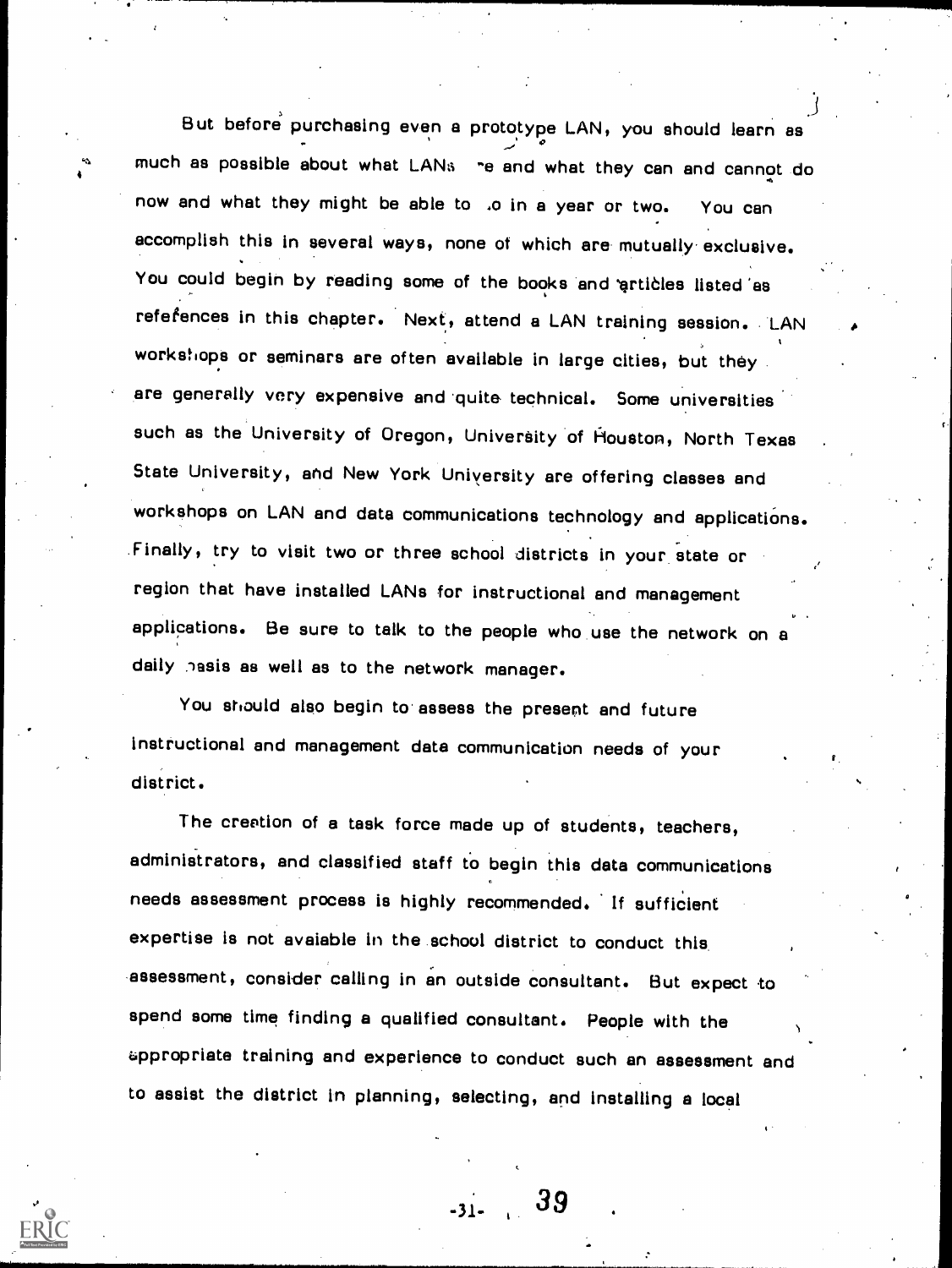data communications network are in short supply. When you do find a good consultant, expect to pay him or her several hundred dollars a ay.

If you begin the process of hands-on LAN familiarity and training, site visitations, and data communications needs assessment new, in a year or two you will likely be ready to purchase <sup>a</sup> full-scale local area network. By then the average cost of a LAN is likely be \$300 or less per student or work station instead of the current average cost of approximately \$1,000. There will also be more and better\_network-based instructional and management application programs available--and they will cost less. Furthermore, LANs should be standardized around the technology and operating systems of two or three major vendors; they will be less complicated and easier to install and use; and their flexibility and compatibility will be significantly improved.

ro.

.?J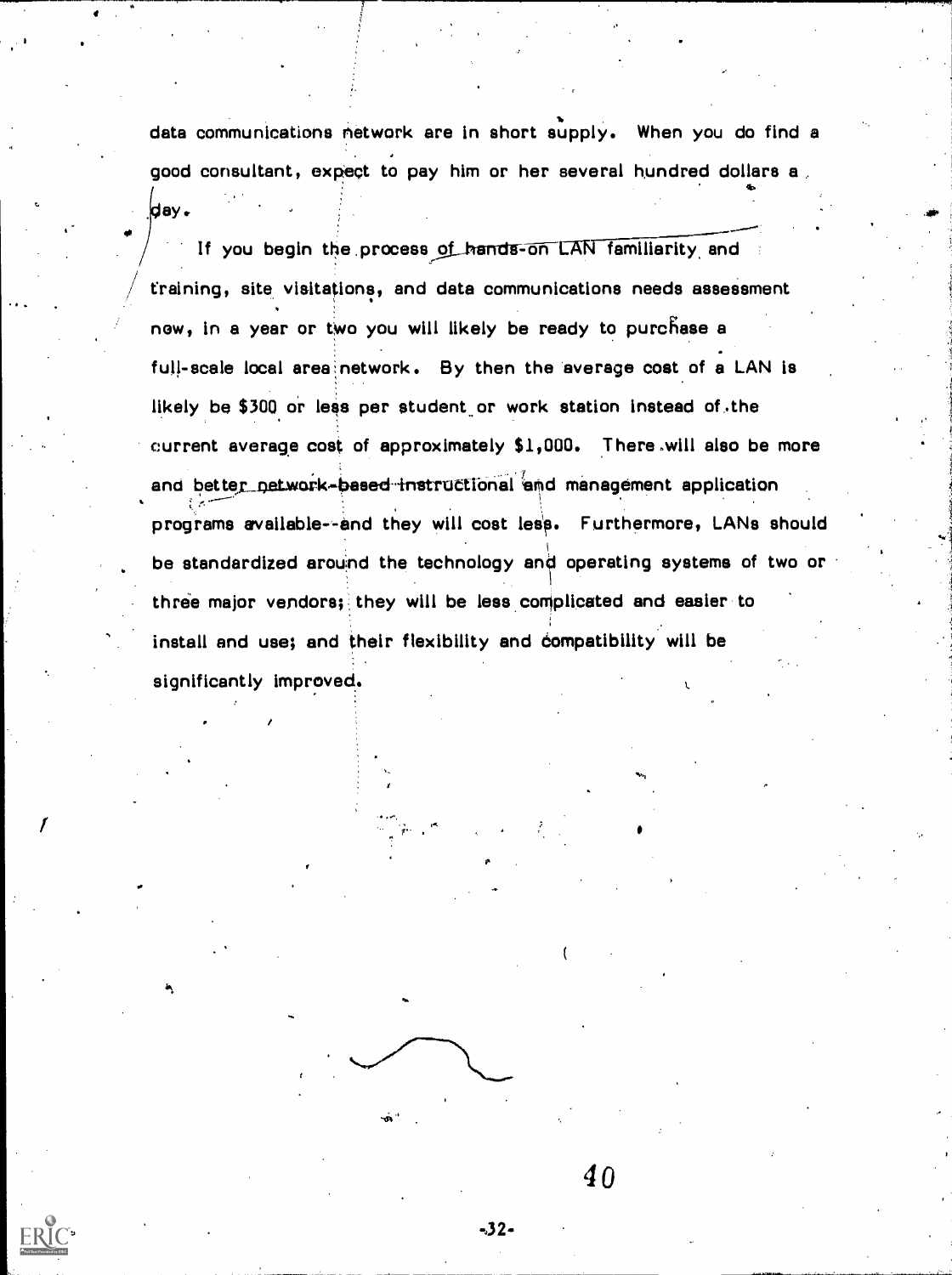# **References**

- Several microcomputer and business computing magazines have<br>featured articles on microcomputer LANs. While most merely discuss the basic elements of a LAN and briefly describe the products of a few of the more popular vendors, two journals actually conducted a comparative evaluation on the performance, price, and documentation of a half-dozen or so established-office<br>LANs. (See Bill Machrone, "Battle of the Network Stars," PC Magazine, November 1983, pp. 93-104 and Jonathan Sachs, "Six<br>Leading LANs," <u>PC World</u>, February 1985, pp. 108-128.).
- 2. Greggory S. Blundell, "Microcomputer Market Soars on All Fronts," The Executive Guide to Data Communications. '(6th) New York: McGraw-HIII, 1984, p. 73.
- 3. It is predicted that the number of LANs shipped by 1987 will exceed 115,000 units--more than eleven times the number shipped in 1983. Furthermore, the market value of local area networks by 1987 is expected to exceed one billion dollars. [Elizabeth for Gallagher Caginalp, "Local-Area-Networking Market Poised for Dramatic Retail Growth," Computer Retail News, Monday,
- 4. Center for Social Organization of Schools, "School Uses of Microcomputers", The Johns Hopkins University, April 1983, No.<br>1, p. 3.
- 5. Tony Webster. "Local Area Networks Overview," Office Automation<br>& Word Processing Buyer's Guide. New York: McGraw-Hill, 1984,<br>p. 73.
- 6. Dimitris N. Chorafas, Designing and Implementing Local Area Networks. New York: McGraw-Hill, 1984, p. 155.
- 7. Uyless D. Black, Data Communications, Networks and Distributed

 $-33-$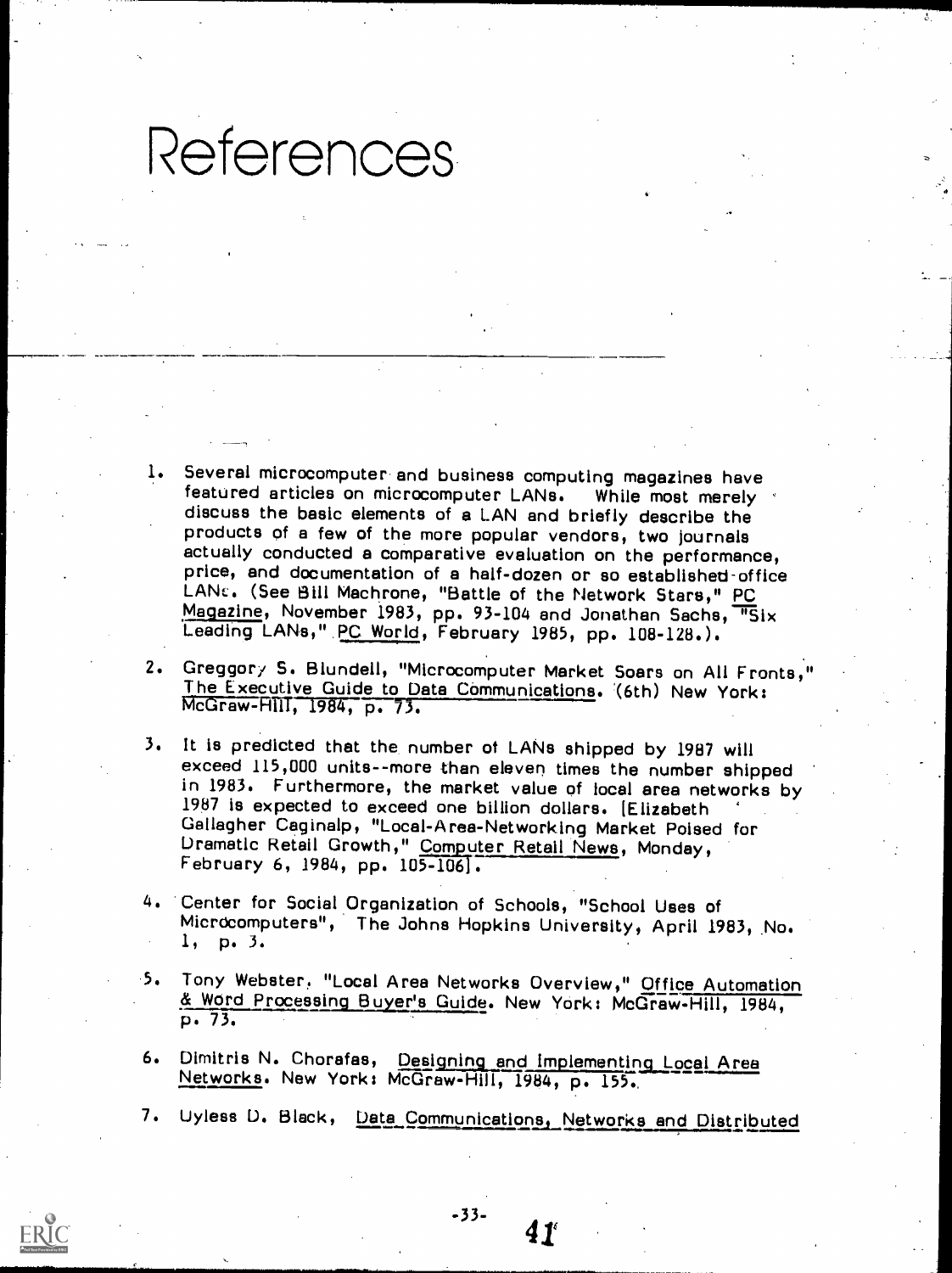Processing. Reston, Virginia: Reston. Publishing Company, 1983; Frank J. Derfler and William Stallings. A Manager's Guide to Local Networks. Englewood Cliffs, New Jersey: Prentice-Hall, 1983; David C. Flint, The Data Ring Main: An Introduction to Local Area Networks. New York: John Wiley & Sons, 1983.

- 8. Introduction to Local Area Networks. Maynald, Massachusetts:<br>Digital Equipment Corporation, 1982, pp. 52-53.
- 9. V.E. Cheong and R.A. Hirschheim. <u>Local Area Networks: Issues, Products, and Development</u>. New York: John Wiley & Sons, 1983, p. 171.
- 10. According to one leading LAN market analyst, "[t]he broadband LAN announcement from IBM 'shuts down the IBM PC local area network market from everyone else. IBM will get about 90 percent' of the market...." "People," Micro Communications, Vol 1, No. 10,<br>November 1984, p. 15.
- 11. Philip K. Piele, "Networking Computers," IFG Policy Notes, Stanford University, Summer 1984, p. 7.
- 12. Ron Ward, "Approach to Learning Utilizing the Corvus Omninet<br>System", <u>The Educational Networker</u>, Spring 1984, Vol. 1, No.<br>1, p. 63.
- 13. Information about subscribing to The Educational Networker may be obtained by writing to CNEEUG, 4601 College Blvd., Farmington, NM 87401.
- 14. Sigrid Vaubel, "Computer Education Comes to Indianapolis," The Educational Networker, Vol. 1, No. 3, Fall 1984, pp. 5-6.
- 15. "Focus on Local Area Networks," PC Week, Vol. 1, No. 47, November 27, 1984, p. 74.
- 16. Jo Ann Mazzarella, "Computers Make Connections: Networking Today," Advance, Fall 1984, pp. 4,6.
- 17. Sally Banks Zakariya, "Plug into a School Computer Network, and Share the Power," The Executive Educator, Vol. 7, No. 3, March 1985, pp. 26-27.
- 18. Bill Deeb, "Networking and the School Office of the Future,"<br>The Educational Networker, Spring 1984, Vol. 1, No. 1, pp.<br>14-16.
- 19. Jonathan Sachs, "Six Leading LANs," PC Work!, Vol. 3, No. 2, February 1985, pp. 124-125.
- 20. John Lindelow, Microcomputers in the School Office: Primer for Administrators, Eugene, Oregon: ERIC Clearinghouse on



 $-34-$  42